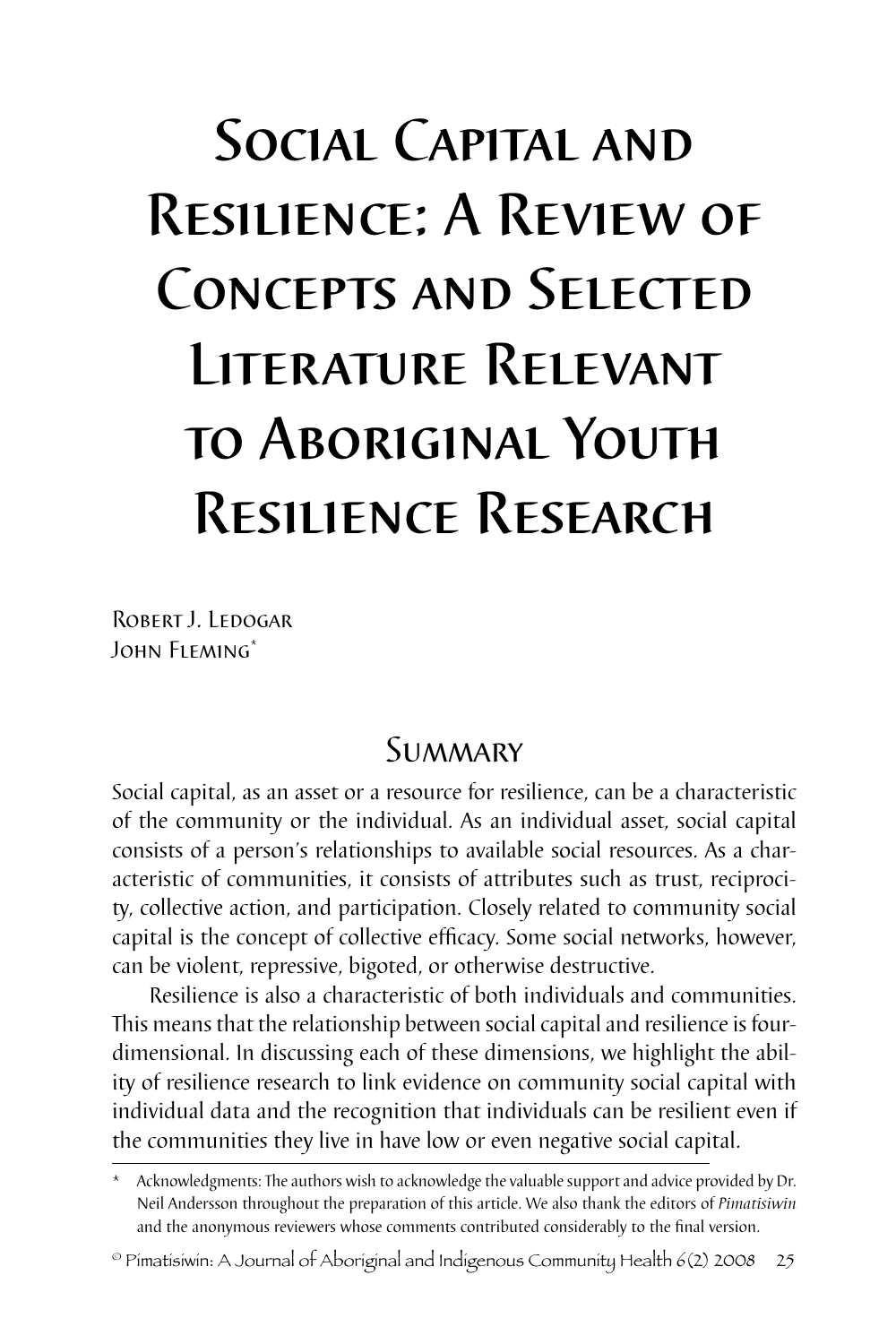Recommendations for future research include greater attention to the social capital potential of Aboriginal spirituality, more comparison of urbanrural differences in social capital, and a better understanding of the factors that underlie Aboriginal youth resilience where social capital is defective.

## Introduction

Over the course of numerous studies on Aboriginal youth resilience (see "The CIET Aboriginal youth resilience studies," pp. 65–88), CIETcanada began to clarify the concept of social capital as it relates to resilience. Initially, in the context of the ACYRN project on suicide risk (pp. 129–154), we undertook a review of the extensive literature on social capital with a particular focus on mental health. This quickly led to a broader consideration of the meaning of social capital as it relates to resilience in a variety of risk situations. This article contributes to the development of a conceptual framework on social capital and resilience that may a) serve the pragmatic need to interpret a considerable body of data already gathered on Aboriginal youth resilience and b) help to guide future Aboriginal youth resilience research on this topic.

# Definitions and Scope

We discuss the concept of resilience in "Resilience: An evolving concept," pp. 7–24. The most commonly used definition of resilience is "positive adaptation despite adversity," and most authors consider the presence of some demonstrable substantial risk to be essential to the very concept of resilience. While some Aboriginal authors prefer to see resilience as more than overcoming stress and trauma, seeing it as a natural, human capacity to navigate life well, all the literature on resilience discussed here situates resilience in a risk situation. Definitions of social capital will be developed in this article.

# Conceptual Framework

In the article on resilience (pp. 7–24), we discuss two kinds of resilience: individual and community. Here, we examine social capital from both perspectives. The social capital literature reveals a second dichotomy between individual and community or ecological social capital. This suggests a fourdimensional framework that would take into account a) community resilience and community social capital, b) community resilience and individual social capital, c) individual resilience and community social capital, and d)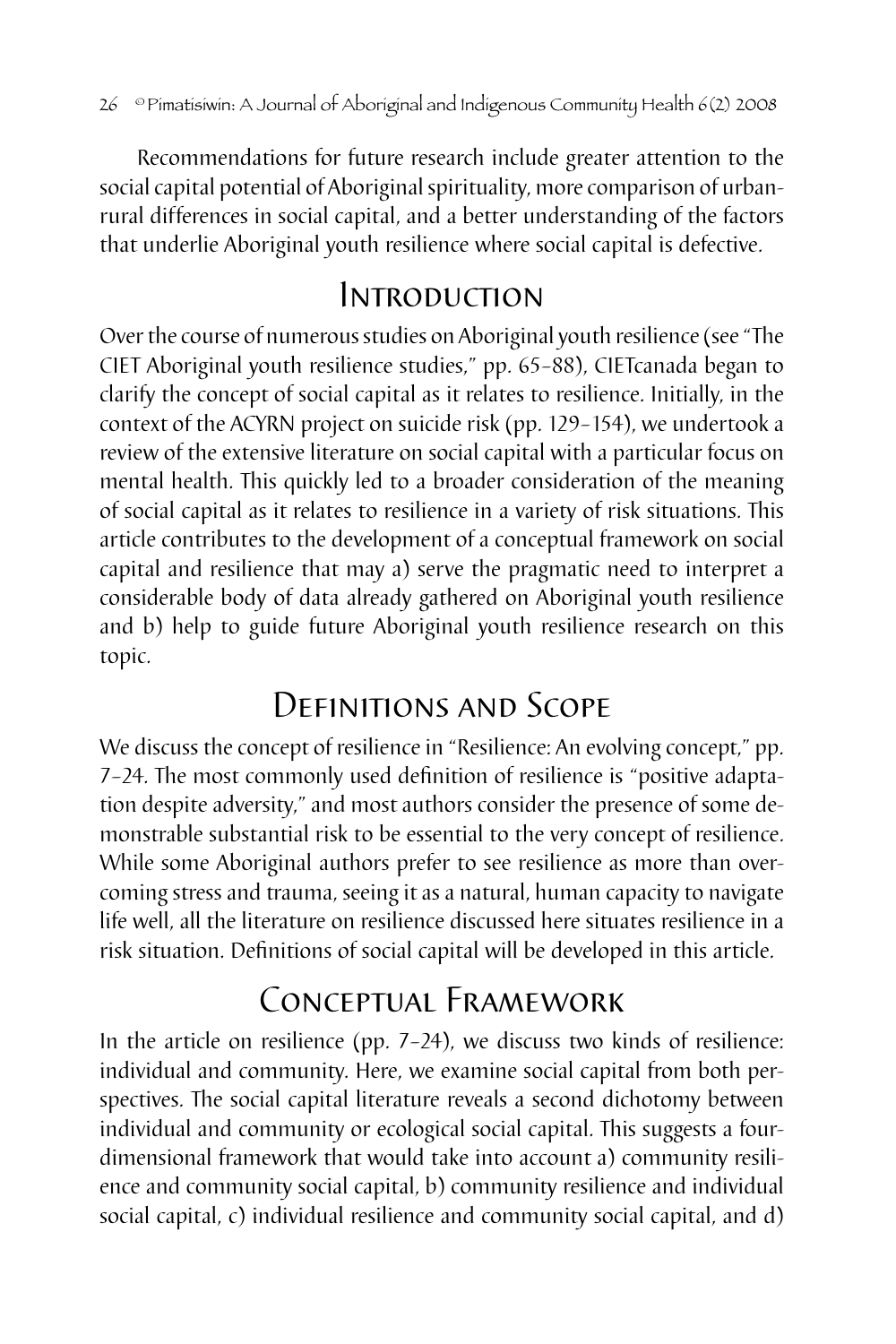individual resilience and individual social capital. From an Aboriginal perspective, however, individuals should not be considered in isolation from their communities. In Figure 1, we present a simple initial conceptual framework of concentric circles in which the dotted circumference of the inner circle is meant to signify the interdependence of individual and community.



This framework enables us to categorize the literature, identifying strengths and weaknesses of each concept, and clarifying the relevance of the various theoretical approaches to Aboriginal youth resilience research.

In the first section of this article, we will consider the two kinds of social capital: community or ecological social capital and individual social capital. Related to community social capital is an important body of literature on collective efficacy. We then consider literature that relates these social capital concepts to resilience, and briefly discuss the concept of negative social capital.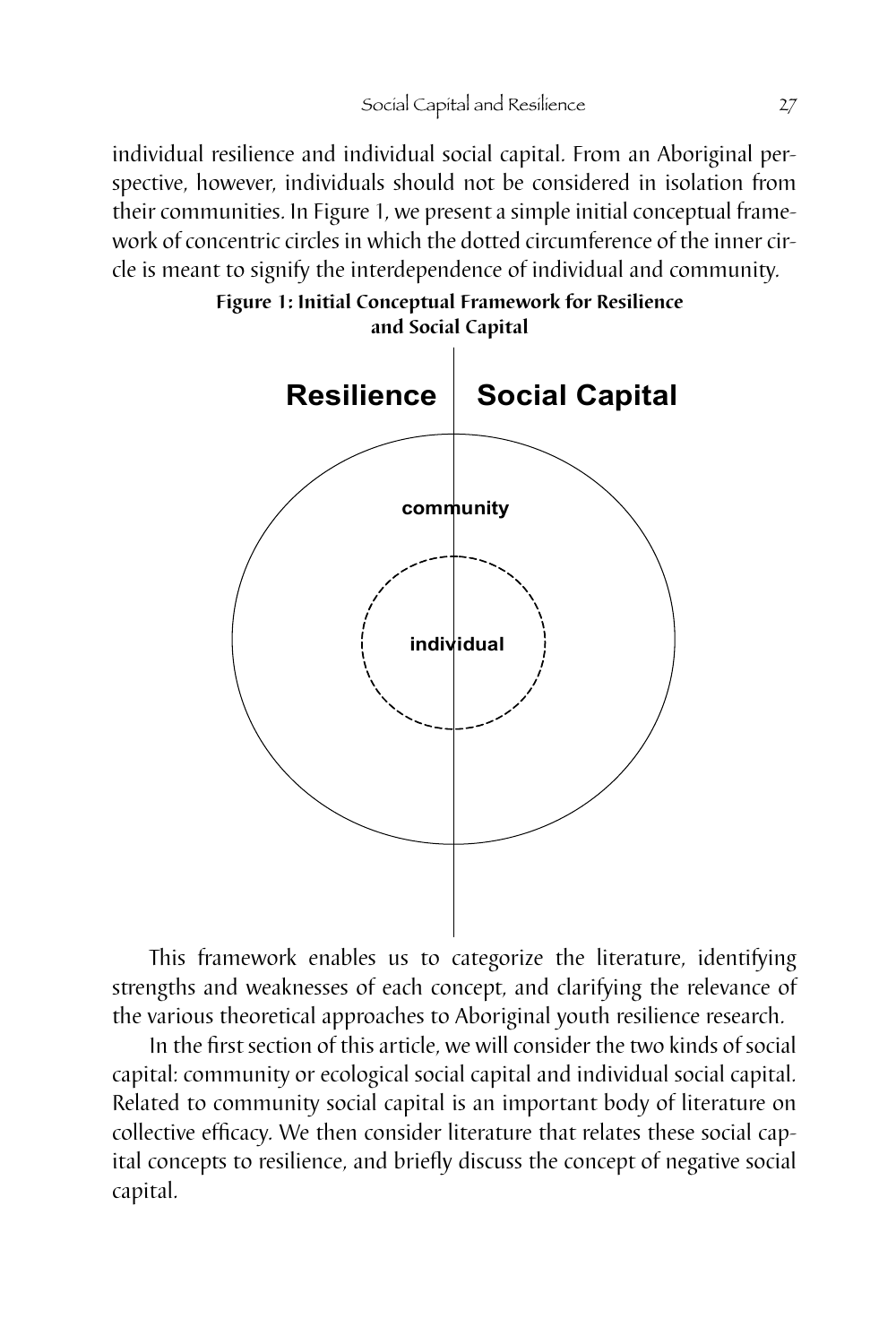# **RESULTS**

## Two Kinds of Social Capital

Just as one should not isolate the individual from the community, so the line of distinction between individual social capital and community social capital is porous. The distinction has consequences, however, for research in general and Aboriginal research in particular, as we shall see.

#### *1. Community or ecological social capital*

Community social capital has had the strongest influence in the public health literature (Moore et al., 2005; Kawachi et al., 1997a). This is the version popularized by Putnam (1993; 1995), sometimes called "ecological social capital" (Whitley and McKenzie, 2005; McKenzie et al., 2002).

Communitarian or ecological social capital is generally described in terms of the following five components (Whitley and McKenzie, 2005; De Silva et al., 2005; Putnam, 1993):

- community networks: number and density of voluntary, state, and personal networks;
- civic engagement: participation and use of civic networks;
- local civic identity: sense of belonging, of solidarity and of equality with other members of the community;
- reciprocity and norms of cooperation: a sense of obligation to help others, along with a confidence that such assistance will be returned;
- trust in the community.

Mignone and O'Neil (Mignone, 2003; Mignone and O'Neil, 2005a; 2005b; 2005c) developed a model of social capital specifically targeted to First Nations communities in Canada. Viewing social capital as a social environmental or ecological determinant of health, they base their definition on a study among three First Nations communities in Manitoba.

Social capital characterizes a First Nation community based on the degree that its resources are socially invested; that it presents a culture of trust, norms of reciprocity, collective action, and participation; and that it possesses inclusive, flexible, and diverse networks. Social capital of a community is assessed through a combination of its bonding (relations within the community), bridging (relations with other communities), and linkage (relations with formal institutions) dimensions. (Mignone and O'Neill, 2005b, p. 27)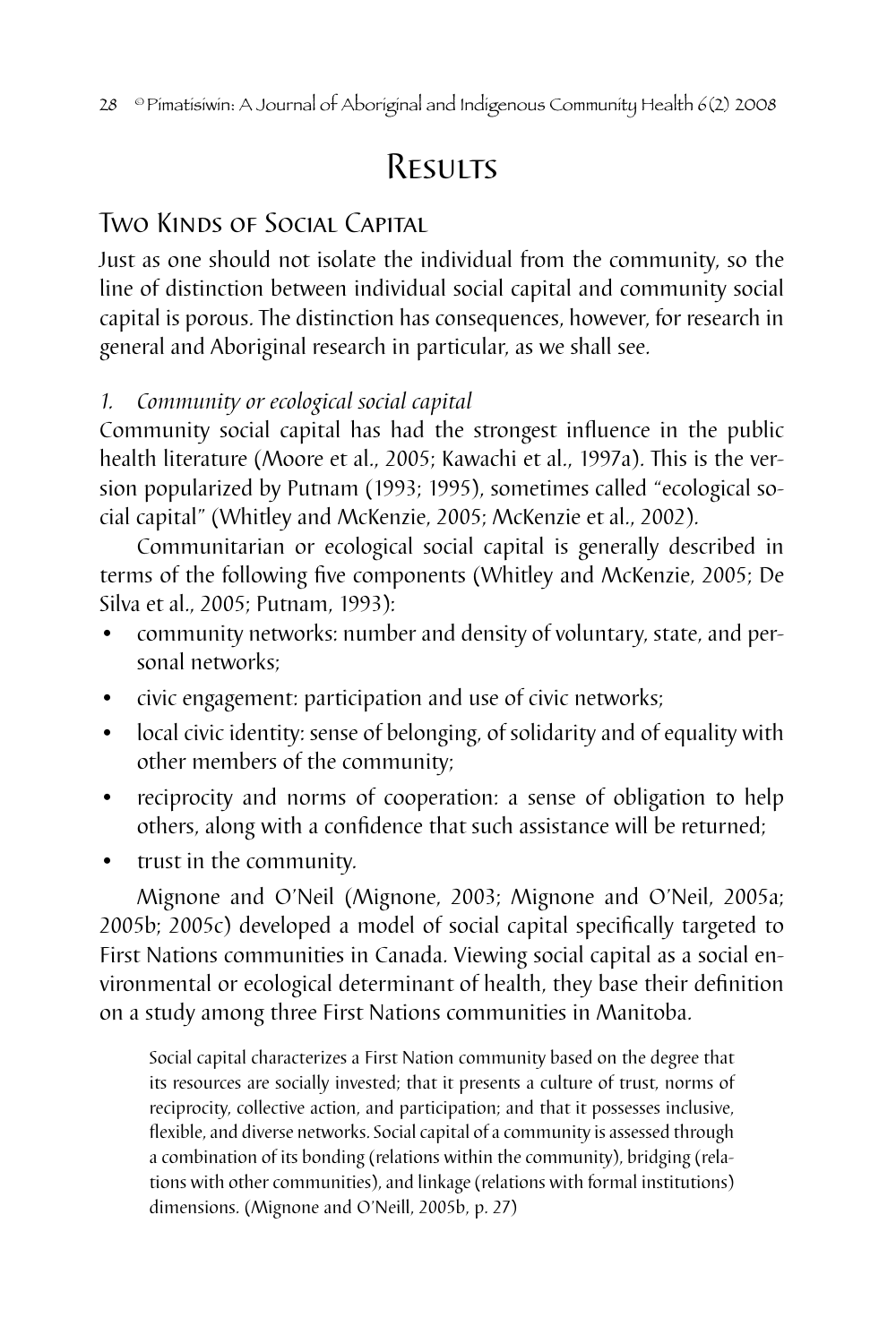The second sentence in this definition illustrates one way in which the concept of communitarian social capital has been subdivided. The subdivisions of bonding, bridging, and linking social capital are common in the literature on community social capital (see also Whitley and McKenzie, 2005; Szreter and Woolcock, 2004; Lofors and Sundquist, 2007). Mignone and O'Neil explain that

bonding social capital refers to relations within each First Nations community. Bridging refers to horizontal links with other communities, be they First Nations communities, or other communities of place.... Linkage refers to connections between a particular First Nation and institutions like federal/provincial government departments and public/private corporations. (Mignone and O'Neil, 2005b, p. 14)

There is some debate about the role of the state or governments in social capital, with implications for one's view of linking social capital. Some authors restrict social capital to the local community level (see Grootaert, 1998; Woolcock and Narayan, 2000; Onyx and Bullen, 2000).

Mignone and O'Neill identify three additional components to each of the bonding, bridging, and linking dimensions: socially invested resources, culture, and networks. Socially invested resources are resources potentially accessed by, or of potential future benefit to, any member of the specific community. Their definition of culture is one that, by their own account, "has generated the most discussion" among their First Nations partners:

Culture, as a component of social capital, refers to values and norms of trust, reciprocity, and collective action. Values related to aspects of First Nations culture such as spirituality are not included in this definition. Similarly, culture in this paper does not refer to the idea that there are many First Nations "cultures" that have unique traditions and practices. (Mignone and O'Neill, 2005b, p. 13, note 5)

We return to this issue of culture in our discussion section.

Other community social capital subdivisions found in the literature are:

- horizontal and vertical
- structural and cognitive

In the first distinction, horizontal refers to linkages between groups that have an equal standing in the community, while vertical social capital refers to interactions within a hierarchical society (Whitley and McKenzie, 2005).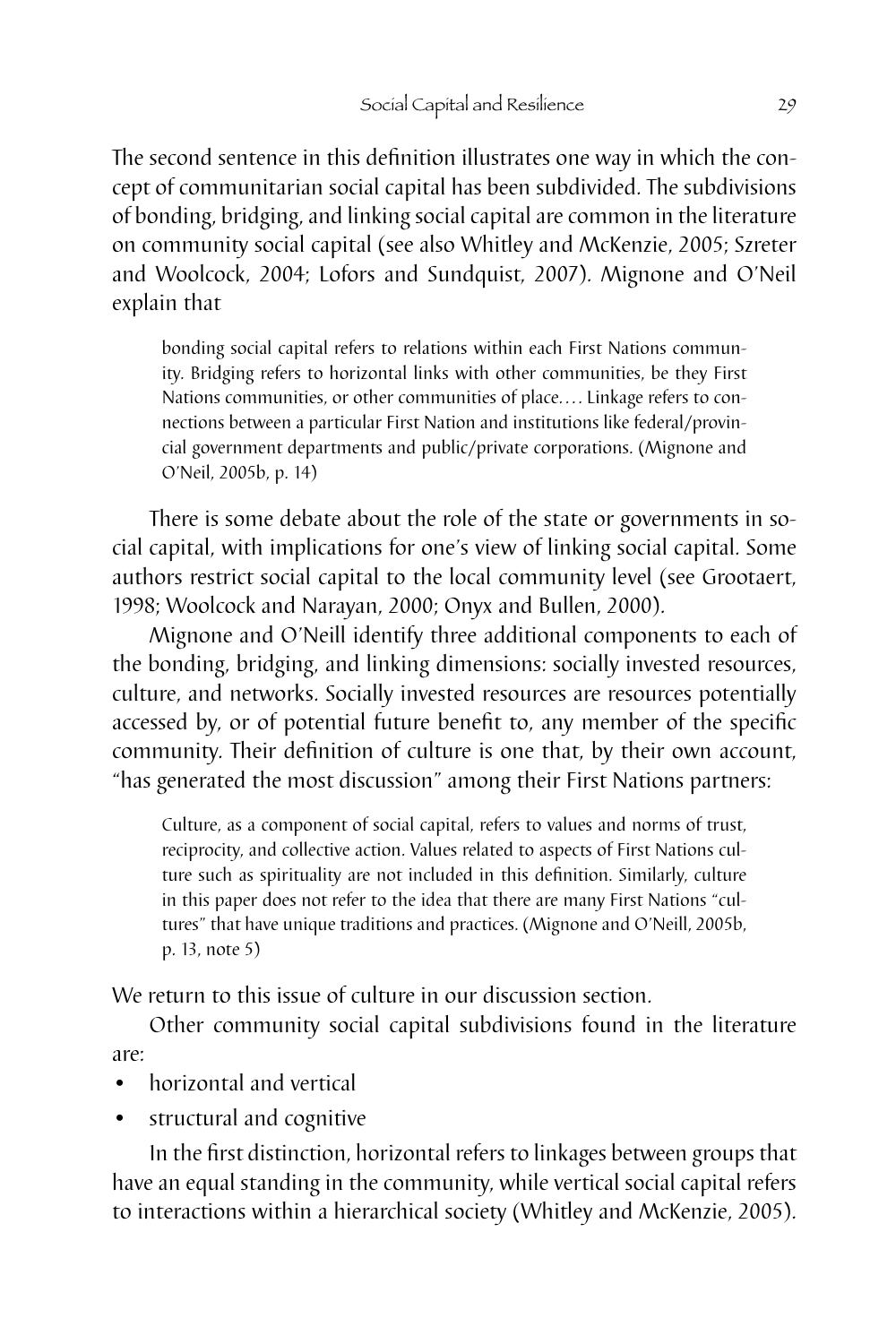The second distinction highlights the tangible and intangible dimensions of social capital — structural and cognitive. Structural social capital consists of relationships, networks, associations, and institutional structures that link people and groups together (Whitley and McKenzie, 2005). It is often measured as organizational membership (Yip et al., 2007). Cognitive social capital consists of values, norms, reciprocity, altruism, and civic responsibility. It has to do with shared ways of thinking and behaving and "collective moral resources" (Whitley and McKenzie, 2005, p. 74).

#### The related concept of collective efficacy

There is an important body of work that typically does not show up in the main reviews of social capital research — the work on collective efficacy by researchers associated with the Project on Human Development (PHD) in Chicago. These researchers define collective efficacy as "the capacity of a group to regulate its members according to desired principles — to realize collective, as opposed to forced, goals" (Sampson et al., 1997, p. 918; see also Sampson et al., 1999; Earls and Carlson, 2001).

Collective efficacy combines two concepts, social control and social cohesion. The PHD researchers were interested in the impact of social control on different levels of violence across neighborhoods of Chicago. Their focus was on informal social control mechanisms, as opposed to formal ones such as the police. Examples of social control include willingness to intervene when a child is disrespecting an adult, when a fight breaks out, or when a community service is threatened with cuts by city government. Considered in this way, social control has a wider reach than, for example, the public actions of a community organization; it includes large numbers of individual actions carried out by private residents.

The researchers joined this notion of social control with that of social cohesion or mutual trust and solidarity. The result was a scale called collective efficacy. They found that collective efficacy was strongly associated with reduced violence (Sampson et al., 1997). Others extended this basic approach to the mental health of children: collective efficacy and organizational participation were associated with better child mental health, measured by reductions in depression, anxiety, withdrawal, and other such problems (Xue et al., 2005; see also: Deng et al., 2006; Leventhal and Brooks-Gunn, 2000).

Collective efficacy takes into account the gross inequalities that exist from one community to another, the geographic isolation of racial and eth-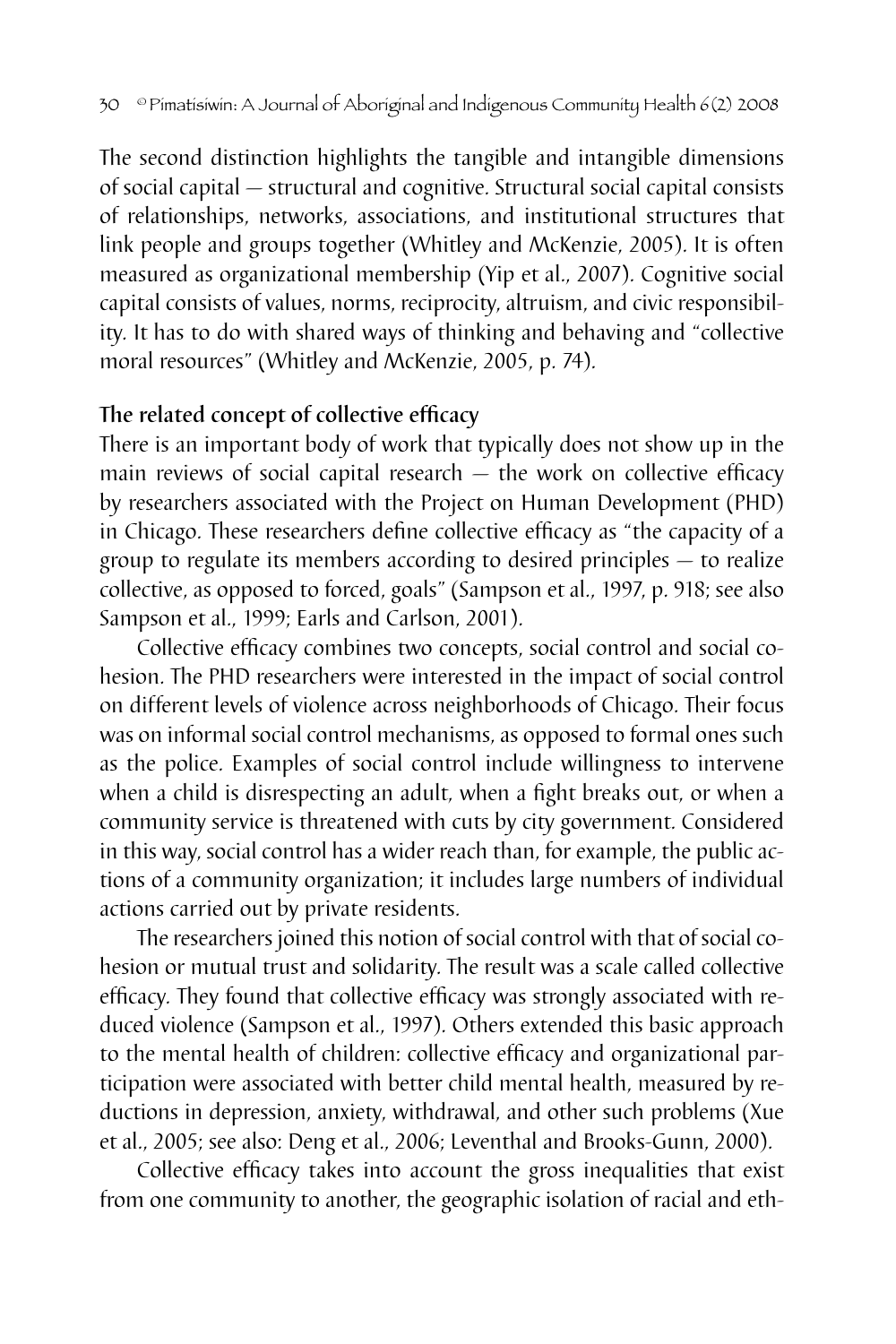nic minority groups, and the "concentrated disadvantage" that characterizes many minority communities. Its proponents reject the notion that all neighbourhoods are characterized by dense, intimate, emotional bonds. Collective efficacy is a task-specific concept. Residents are asked about the likelihood that their neighbours could be counted on to take action under specific circumstances such as children skipping school and hanging out on a street corner. In the words of Sampson:

Some density of social networks is essential, to be sure, especially networks rooted in social trust. But the key theoretical point is that networks have to be activated to be ultimately meaningful ... while community efficacy may depend on working trust and social interaction, it does not require that my neighbour or the local police officer be my friend. (Sampson, 2004, p. 108).

The concept requires community social capital to be activated in concrete circumstances if it is to be a meaningful identifier of resilience.

#### *2. Individual social capital*

One of the earliest critics of the ecological or communitarian approach was Portes, a sociologist who emphasized individual actors and their actions. He claimed there had been a growing consensus in the sociological literature that social capital stood for the ability of actors to secure benefits by virtue of membership in social networks or other social structures (Portes, 1998). For Portes, the growth of this consensus was interrupted by political scientists, especially Putnam, who shifted the notion of social capital toward the communitarian viewpoint. Portes considered Putnam's argument to be logically circular: if it is a property of communities and nations rather than individuals, social capital is simultaneously a cause and an effect.

Coleman, one of the "founders" of the social capital field, based his view of social capital on individual action and actors, but connected social capital as an individual asset to the social dimension, stating that it exists in the *relations* among persons (Coleman, 1988). He saw social capital as fitting into modern decision theory, apparently Ajzen and Fishbein's theory of reasoned action (1980).

If we begin with a theory of rational action, in which each actor has control over certain resources and interests in certain events, then social capital constitutes a particular kind of resource available to an actor (Coleman, 1988, p. S98).

According to the theory of rational action, subjective norms are one element in a flow of steps internal to the actor which result in a particular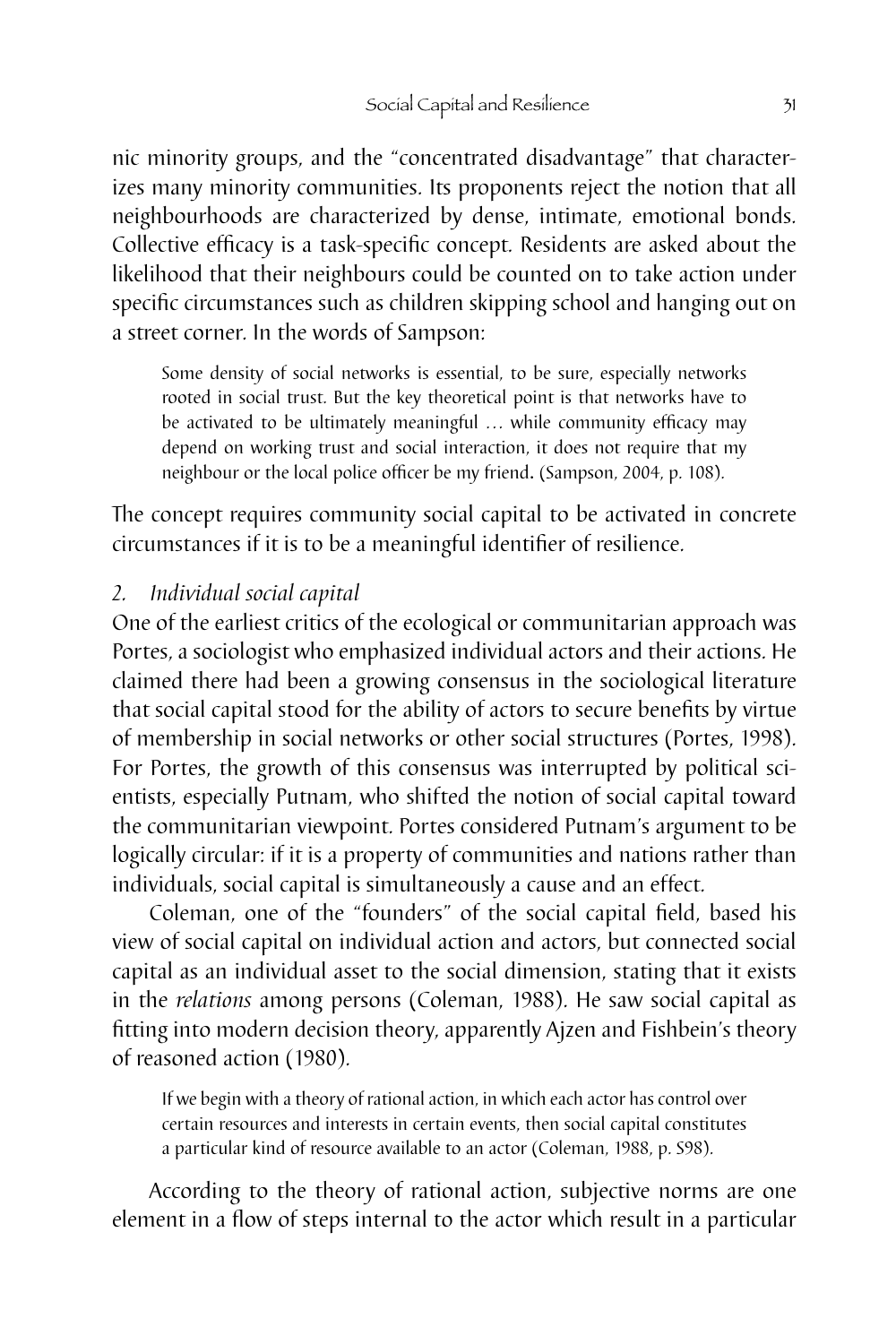choice or action (Ajzen, 1985). My subjective norms combine what I perceive is expected from me by people I consider important, and my intention to comply with these expectations. Norms are social in nature and are effective by virtue of their enforcement by other members of a network. Enforcement involves the application of sanctions or incentives. James Coleman's (1990; 1993) work specifically highlighted this aspect of social capital (see also Coleman, 1990; 1994).

## Resilience and Social Capital

The key to relating the literature on social capital with that on resilience is the concept of risk. By itself, social capital is not limited to risk situations whereas, according to general understanding, some kind of risk or adversity is required for resilience to manifest.

### *Resilience and community social capital*

There is a body of resilience literature that does not use the term social capital, but is clearly dealing with components of community social capital, especially in the realm of shared identity and shared norms. This literature speaks frequently of "cultural resilience" a term used to denote the role that culture may play as a resource for resilience in both the individual and whole communities or entire cultural systems. For this, a useful definition is supplied by Healy (2006): community or cultural resilience is the capacity of a distinct community or cultural system to absorb disturbance and reorganize while undergoing change so as to retain key elements of structure and identity that preserve its distinctness.

In "Resilience: An evolving concept," pp. 7–24, we discuss the use of this concept in South Africa and Bolivia. Here, we are especially interested in its use in an Aboriginal context (Chandler and Lalonde, 1998).

These authors first used the term "cultural continuity," and later, cultural resilience, as an attribute of those First Nations communities that have acted to preserve and rehabilitate their cultural heritage. They compared a set of cultural continuity indicators with suicide rates among Aboriginal youth and found some remarkable correlations. The indicators were: self government, land claims, education, health services, cultural facilities, and community services such as police and fire protection. For bands that had none of these cultural continuity indicators, the suicide rate was 137.5/100,000. For bands with all six of the indicators the youth suicide rate was 0.0/100,000. Bands that had even one of the indicators showed some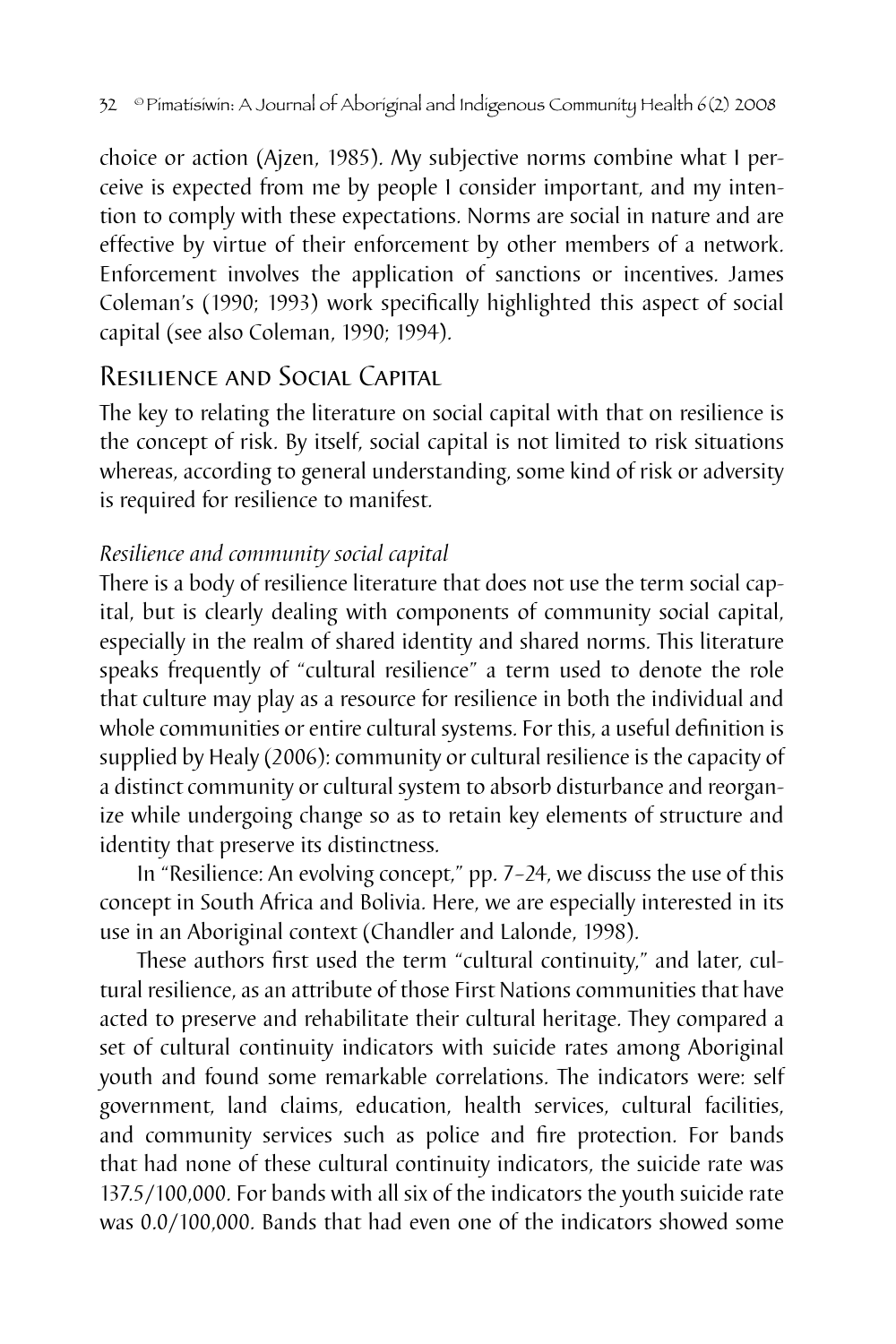reduction in relative risk of youth suicide (Chandler and Lalonde, 1998). More recently, Hallett et al. (2007) found that a simple language-use indicator was an even stronger predictor of resistance to suicide than any of the above six cultural continuity factors.

#### *Resilience and individual social capital*

Coleman, though he did not use the term resilience, described cases of children in religious schools — as opposed to public and nonreligious private schools — who were more likely to stay in school despite family problems. The children resisted dropping out, according to Coleman, due to the social capital inhering in the closed networks of those religious schools where norms were enforced and sanctions applied for breaking with those norms (Coleman, 1987/88).

Runyan and various colleagues took Coleman's model of social capital and developed it explicitly in terms of resilience. In two separate studies, they explored social capital as a protective factor for children at risk of maltreatment. A 1998 study found that the presence of any social capital indicator (two parents or parent figures in the home; social support of maternal caregiver; no more than two children in the family; neighbourhood support; and regular church attendance) increased the odds of children doing well by 29% and adding any two increased the odds of their doing well by 66% (Runyan et al., 1998). A later study found that each one-point increase in a four-point social capital index was associated with a 30% reduction in the odds of neglectful parenting, psychologically harsh parenting, and domestic violence (Zolotor and Runyan, 2006). Their social capital index consisted of four factors: neighbourhood characteristics; willingness to take action to stop negative events or activities in the community; regular religious service attendance; and parental partner in the home (Zolotor and Runyan, 2006).

## Negative Dimensions of Social Capital

Unfortunately, social capital is not always a positive asset. In 1998, Portes pointed out that the same mechanisms that result in positive social capital for individuals and groups can have other, less desirable consequences. He highlights four of these: exclusion of outsiders, excessive claims on group members, restrictions on individual freedoms, and downward-leveling norms (Portes, 1998). A fifth consequence — network closure around nega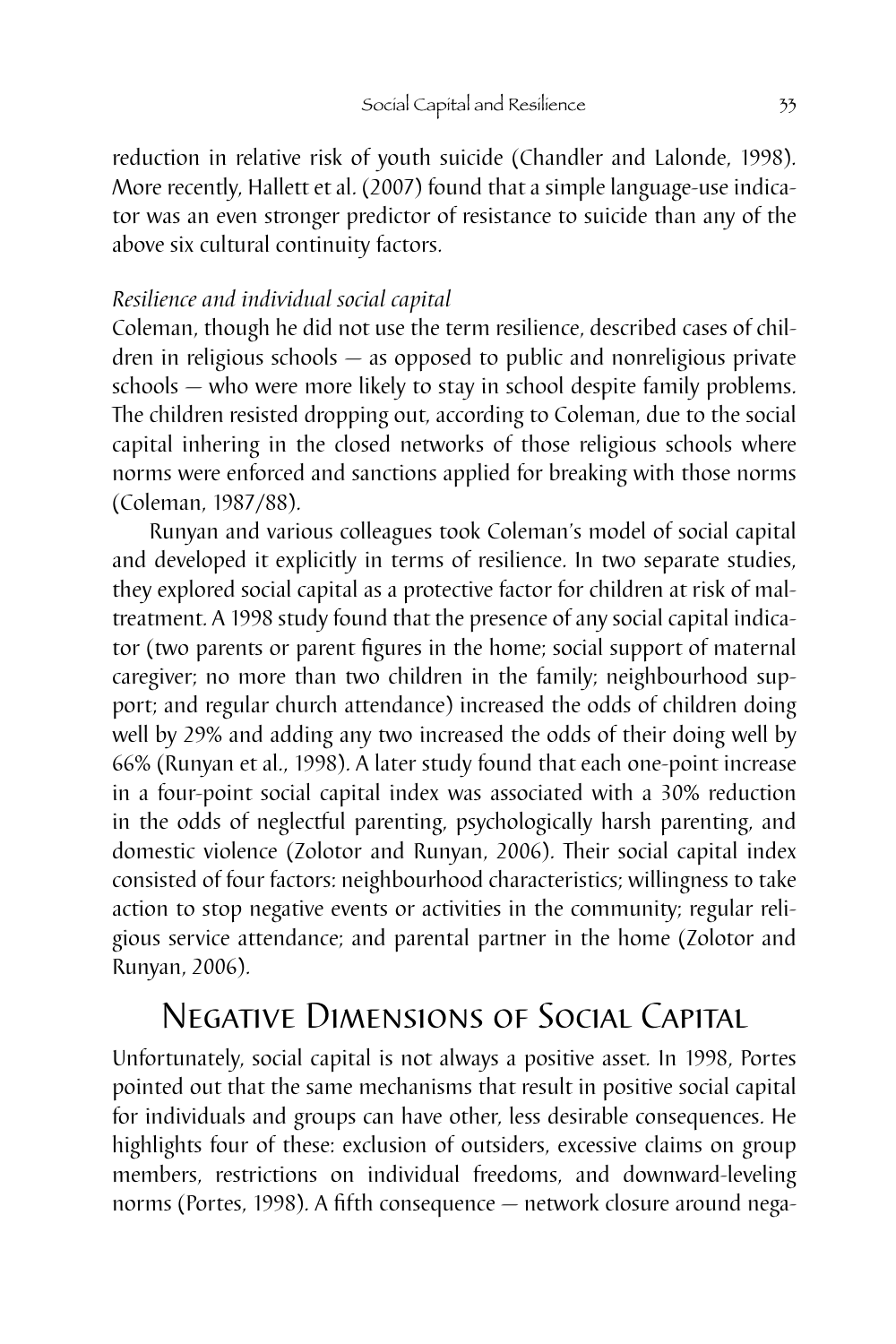tive norms, such as norms of aggression or violence — is also implicit in this work. Portes used the term "bounded solidarity" to refer to the group relations and identity that impose norms of behaviour on group members. These norms may be negative ones, perhaps favouring aggression or violence. Examples given include the Mafia and youth street gangs.

Negative social capital should be distinguished from Putnam's "vicious circles," a stagnant, distrustful social environment that results from the *absence* of social capital, as distinguished from "virtuous circles," an accumulation of benefits through the existence of social capital (Putnam, 1993, p. 177). Negative social capital — the resources of social capital applied to negative ends — is different from social weaknesses that occur in the absence of social capital.

Kawachi and Berkman (2001) also noted the "dark side" of social capital for mental health. They referred to a study by Brown and Harris (1978) of rural women in the Outer Hebrides. They were protected from depression by their involvement in traditional life — church activities and craft work — but also suffered much higher rates of anxiety disorders. Drawing on Durkheim, the authors hypothesized that integration (social cohesiveness) is protective, but social regulation provokes anxiety by demanding conformity.

How does individual resilience work in the face of negative social capital? Fergus and Zimmerman (2005) presented a brief review of literature on resilience and violent behaviour. Against a variety of risk factors for violent behaviour they reported a series of compensating or protective factors — in other words: resilience factors. Among these, parental monitoring and maternal/paternal support were the most often cited.

Rutter summarized findings on resilience to antisocial behaviour. Social factors contributing to resilience included maintenance of warm stable relationship with one parent, parental supervision, good experiences at school, a prosocial peer group, and experiences that open up new opportunities through change in the peer group (Rutter, 1998).

# **Discussion**

The purpose of Aboriginal youth resilience research is to offer Aboriginal communities and families tools for developing and fostering resilience among their youth. Our question, then, is how can social capital research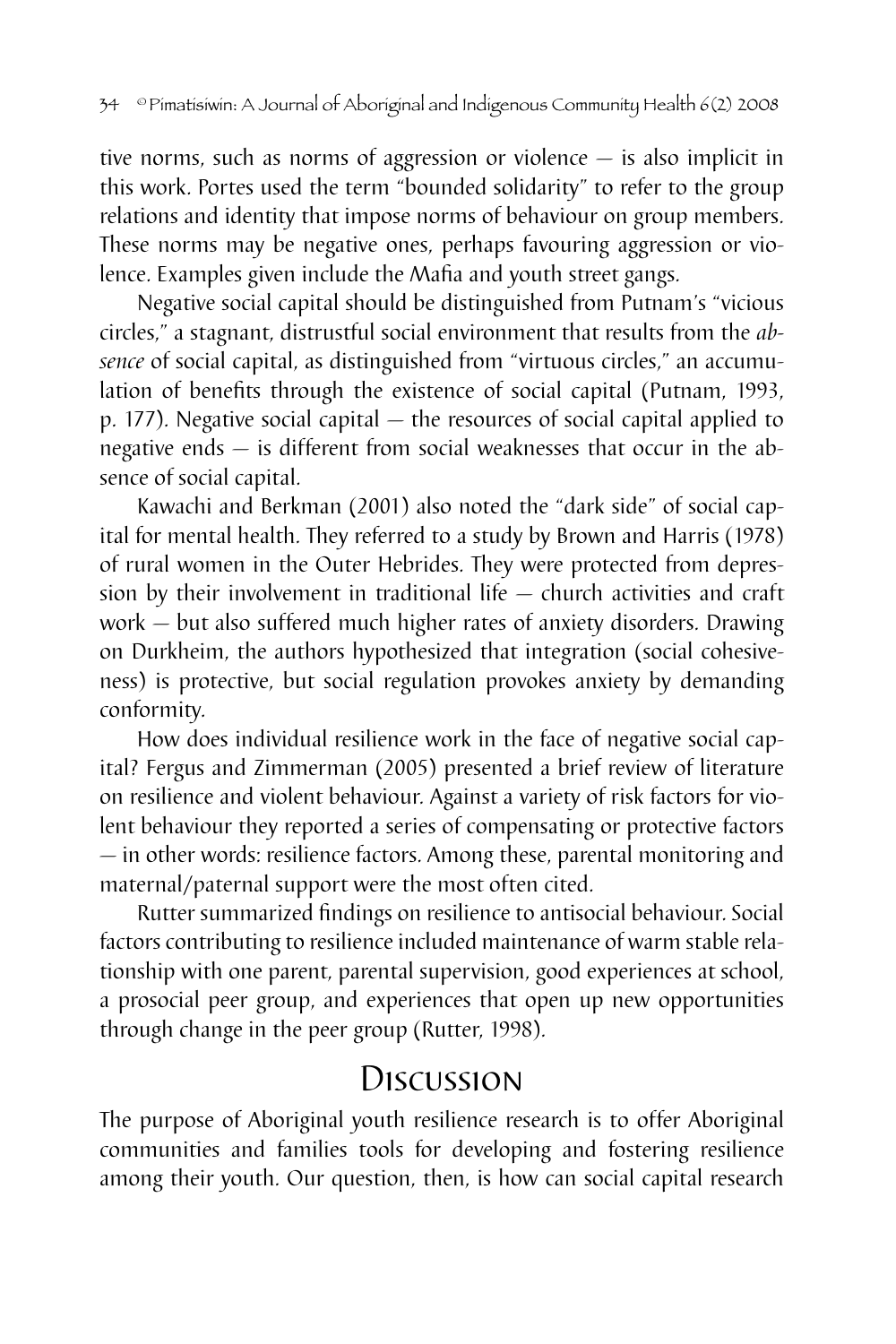serve this purpose? Given the four dimensions of the relationship between resilience and social capital this subdivides into four questions:

- 1. How might Aboriginal community social capital affect the collective resilience of Aboriginal youth?
- 2. How might Aboriginal community social capital affect the resilience of individual Aboriginal youth?
- 3. How might individual Aboriginal youth social capital affect Aboriginal community resilience?
- 4. How might individual Aboriginal youth social capital affect individual Aboriginal youth resilience?

Keeping in mind the inseparability of individuals and community, especially from an Aboriginal perspective, we have situated these questions within the framework of Figure 1 and presented them in Figure 2.





We now consider each of these questions.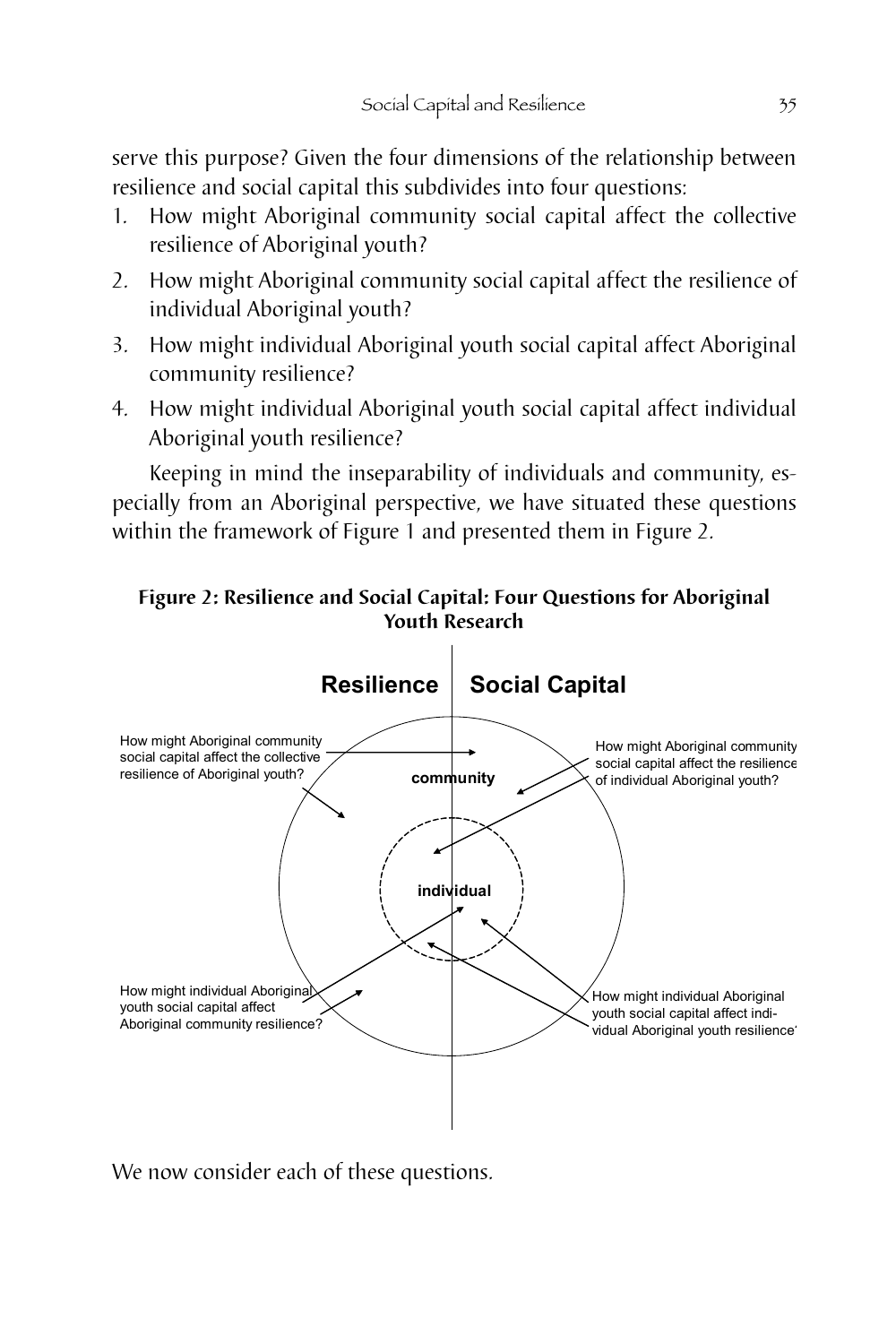## 1. How might Aboriginal Community Social Capital Affect the Collective Resilience of Aboriginal Youth?

While there is little theoretical doubt that Aboriginal community social capital could contribute to collective Aboriginal youth resilience, the ways that this relationship plays out in practical circumstances are extremely variable. We offer four thoughts on this topic. The first three point to the need for a very flexible approach to community social capital if the concept is to be useful in Aboriginal resilience research. The fourth consideration concerns the specific issue of linking social capital.

### *a. Cultural variability*

Individual components of social capital may vary among cultures, communities, and countries. De Silva and colleagues (2007) studied structural social capital in four different countries (Peru, Ethiopia, Vietnam, India) and obtained mixed results. They speculated that these mixed results were probably due to cultural variation in the makeup of structural social capital, rather than its presence or absence (see also Krishna and Shrader, 2000). The model of social capital proposed by Mignone and O'Neil (2005b) for First Nations communities leaves aside the notion that individual Aboriginal communities may have their own cultures with unique traditions and practices. Their model also excludes Aboriginal spirituality as a part of culture. This may inhibit the model's usefulness for Aboriginal resilience research. It appears that Aboriginal spirituality may be inseparably bound to culture and identifiable only in the context of cultural traditions that can vary from one Aboriginal group to another. (see "Resilience and Indigenous spirituality," pp. 47–64).

## *b. Adaptability to change and disturbance*

Healy (2006) defined community resilience as the capacity of a distinct community or cultural system to absorb disturbance, reorganizing while undergoing change to retain key elements of structure and identity that preserve its distinctness. There are communities with strong social capital and those with weak or even negative social capital, but, under specific conditions, individual community attributes may become stronger or weaker or even appear only until the disturbance is removed. One thinks of the massive squatter movements in Latin America, among which Indigenous groups have been prominent, where land occupations require intricate social networking, cooperation, and trust. Once the objective is achieved and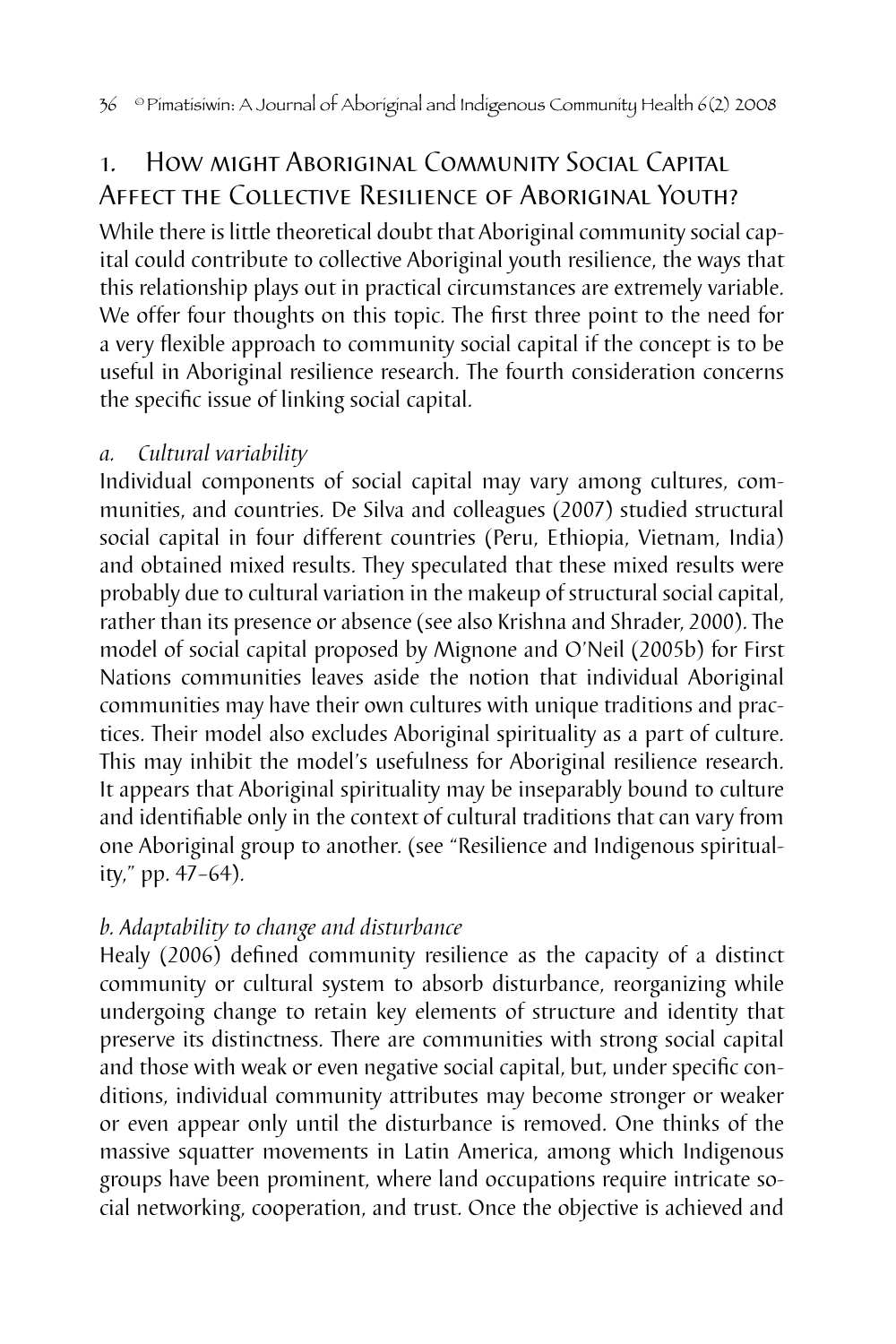possession of the land is relatively secure these attributes tend to disappear (see Moser, 1989).

#### *c. Concentrated disadvantage*

There are many communities that, perhaps as a result of historical trauma, racism, exploitation, and poverty, do not have strong formal networks; communities where the classic characteristics of community social capital appear to be weak. Simply categorizing such communities as having low social capital is not very helpful. The question is, do they have resources for fostering youth resilience? The concept of collective efficacy appears to be much more useful than classic social capital in such circumstances. Collective efficacy draws on latent community resources under specific conditions. Although rooted in the particular situation of urban neighborhoods of industrial and postindustrial societies, the theory of collective efficacy is applicable to many Aboriginal communities, both urban and rural.

#### *d. Linking social capital*

As mentioned earlier, some researchers restrict social capital to the local community level. Some Aboriginal communities likewise wish to sever links with colonial or postcolonial government structures and seek strength in their own resources. Other authors see disadvantages in such a stance. Narayan and Cassidy cited studies, particularly from Latin America that:

... consistently demonstrate that despite high ratings in community solidarity in Indigenous communities, communities with high concentrations of Indigenous people remain poor if they have few connections to the powerful within or outside the community. While they may manage to attract government-provided basic social infrastructure, this does not result in production opportunities. Indeed, there is little evidence that Indigenous social organizations are providing the foundation for Indigenous groups to mobilize either for fundamental rights or for greater access to economic and political participation.... In the absence of outside allies, Indigenous social capital of poor communities remains a substitute for the resources and services provided by the state. (Narayan and Cassidy, 2001, p. 60)

Hutchinson used the concept of linking social capital to examine relationships between First Nations and Canadian governments regarding health services development. He advocated some degree of active engagement with government on the grounds that "the constituents of the communities who participate in these relationships [with government social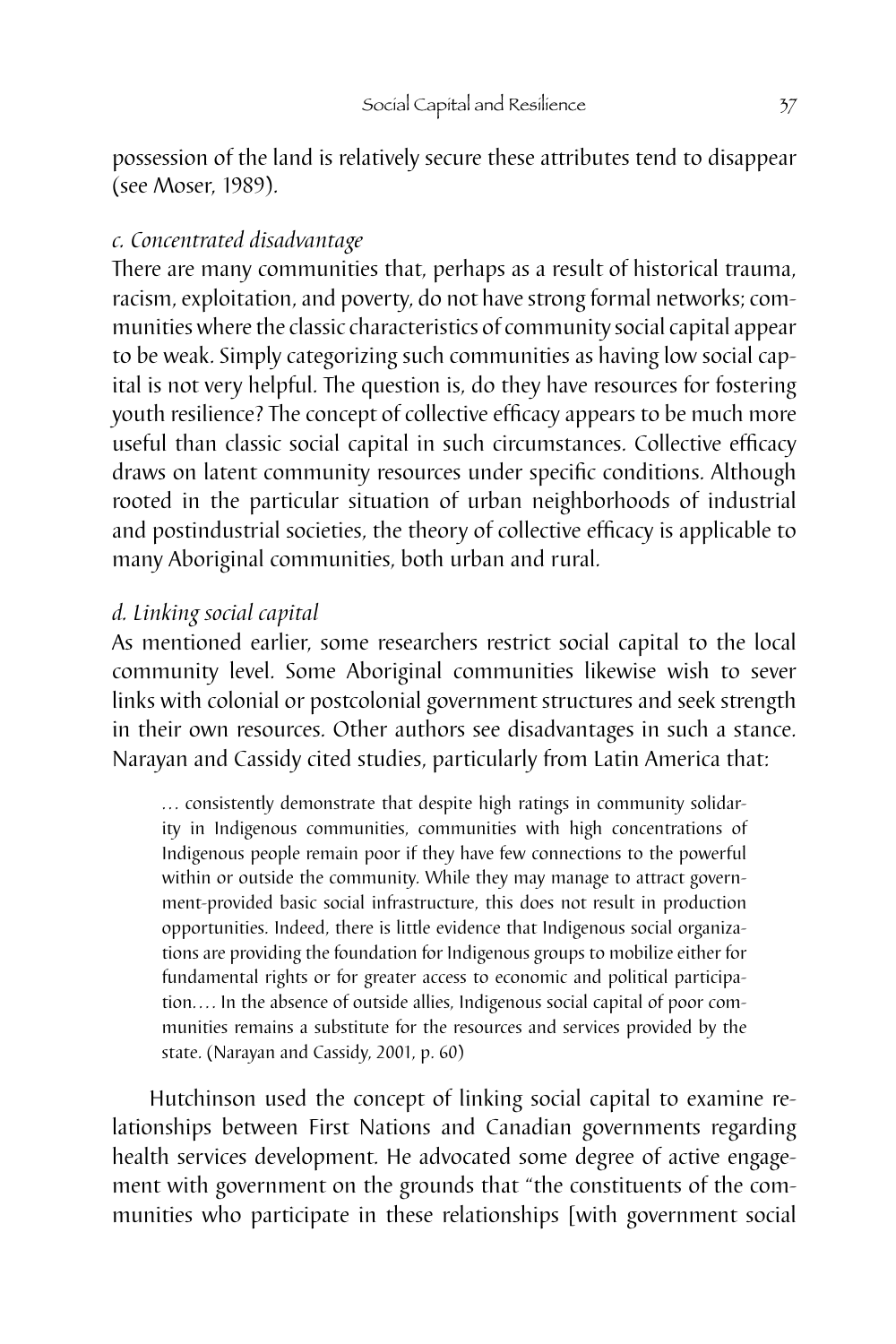services] have better health than those who are not effectively included" (Hutchinson, 2006, p. 117).

On the other hand, numerous examples in the recent past of exploitation, paternalism, and racism on the part of government and other outside agencies certainly encourage Aboriginal communities to emphasize bonding, over linking, social capital. The newest assaults on Indigenous social capital come from global enterprises wishing to exploit Indigenous genetic patrimony and supplant traditional agriculture. A resilience perspective suggests the need to strengthen community solidarity and community learning while seeking links with high quality and disinterested scientific and legal expertise. Examples of such a response are the Indigenous People's Council on Biocolonialism (http://www.ipcb.org), and the First Annual Interior of B.C. Food Sovereignty Conference (2006).

## 2. How might Aboriginal Community Social Capital Affect the Resilience of Individual Aboriginal Youth?

An adequate answer to this question requires some discussion about research methods. When it comes to relating information about communities to information about the individuals that make up those communities there is a danger of falling into what epidemiologists and others call the "ecologic fallacy." In a community with strong social capital, some, or many, individual members may not have easy access to that social capital. Communities can take strong collective action in favour of policing, keeping a clean and safe environment, sports teams, parent-teacher meetings, and so on, but individual youth can still become alienated from such communities. On the other hand, when young individuals demonstrate resilience it is not clear to what extent the whole package of community social capital was responsible, or what particular community feature was most influential. Chandler and Lalonde (1998) found a striking correlation between certain features of self-government by First Nations communities and the absence of youth suicide. Hallett et al. (2007) subsequently found an even more striking correlation between speaking traditional languages and absence of suicide. One cannot avoid wondering if both self government and speaking traditional languages are not markers for some deeper resilience factor that can only be determined by research at the individual level.

CIET's experience during 14 years of capacity building and methods development in Canada (pp. 65–88), has been based mainly on evidence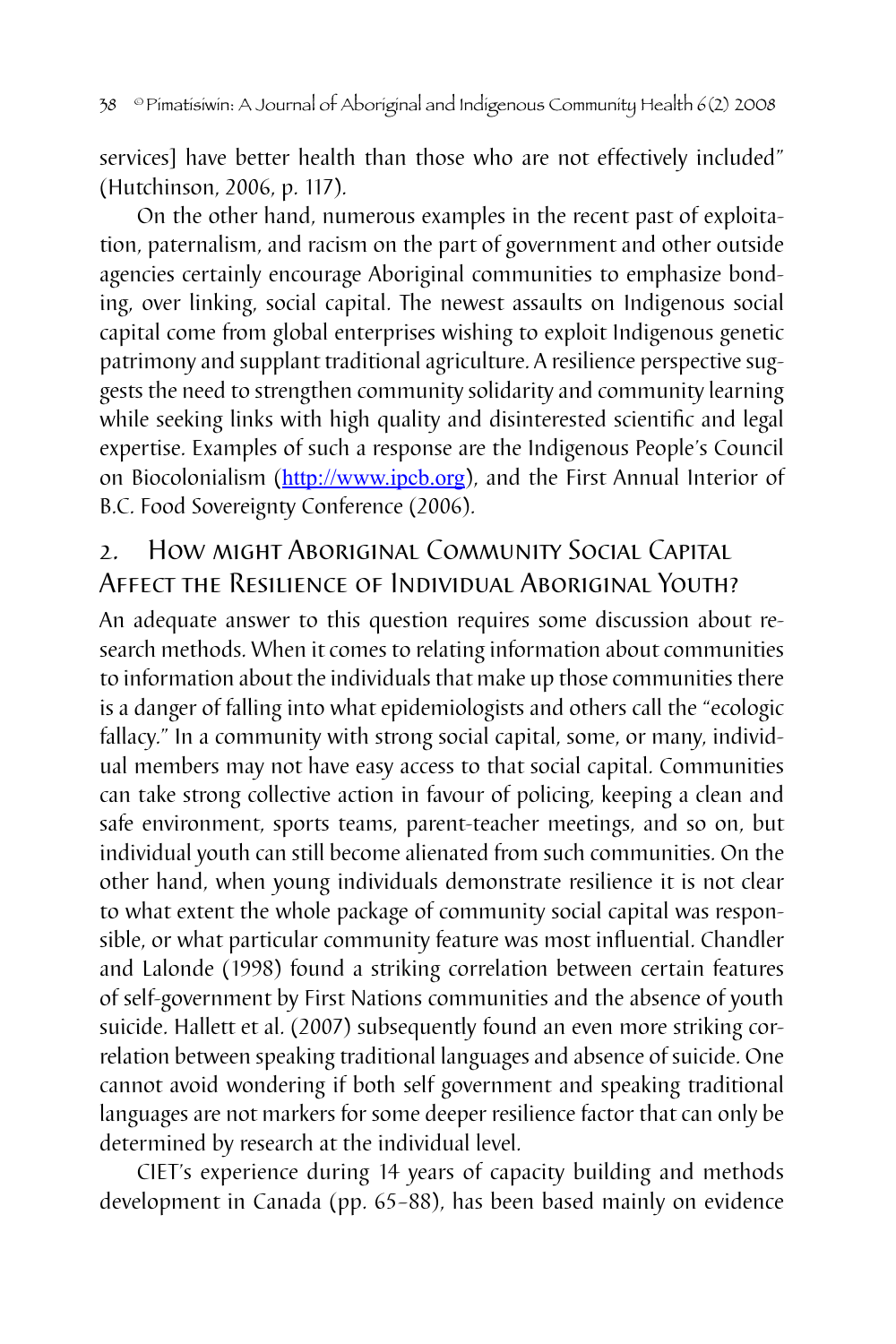from individuals. Community social capital is taken into account by way of mesoanalysis, which links data from household interviews and data from key informants, institutional reviews, and focus groups at community level in a special way. The "sentinel sites" that characterize CIET methods are essentially survey clusters whose size has been increased to offer a representative panel of "mini-universes." There is no sampling within a site. Thus data on individual social capital collected from household interviews are coterminous with "mesovariables" on community social capital collected at site level through key informant interviews, reviews of institutional data, etc., and codified into community profiles. Each site is part of a sample that is representative of a larger community such as a district, province, or a country. Comparison among sites often reveals variations in both individual and community social capital according to local conditions. (See Andersson, 1998 and [http://www.ciet.org/en/documents/meth](http://www.ciet.org/en/documents/methods/200781612924.asp)[ods/200781612924.asp](http://www.ciet.org/en/documents/methods/200781612924.asp))

One of the strengths of this method is that it reduces the likelihood of falling into the ecologic fallacy. If a community has a certain attribute such as numerous community networks, the impact of this attribute on individual members of the community should be revealed in the data from individuals. In the 1996 nationwide WUNSKA study on smoking (see "The CIET Aboriginal youth resilience studies," pp. 66–88) it was possible, through mesoanalysis, to relate smoking as reported in the youth questionnaire with a question asked of key informants as to whether people smoke in band offices and community facilities. A youth living near a smoke-free community facility was considerably more resilient to smoking than one who lived in the vicinity of a smoking facility. Male youth were also 45% more likely to resist smoking in communities where key informants said that teachers did not smoke. On the other hand, when asked "do people smoke in the work place," 80% of all key informants said "yes"; but in these communities there was no detectable tendency for youth to smoke more than in other communities. In the 1998 James Bay Cree study (pp. 65–88), access to information on the risks of substance abuse at community level proved to be no deterrent to substance abuse by individual youth.

This suggests that certain components of community social capital have greater effects than others. Without a strong link between data on community social capital and those on individuals it is easier to misinterpret the impact of community attributes on individual community members.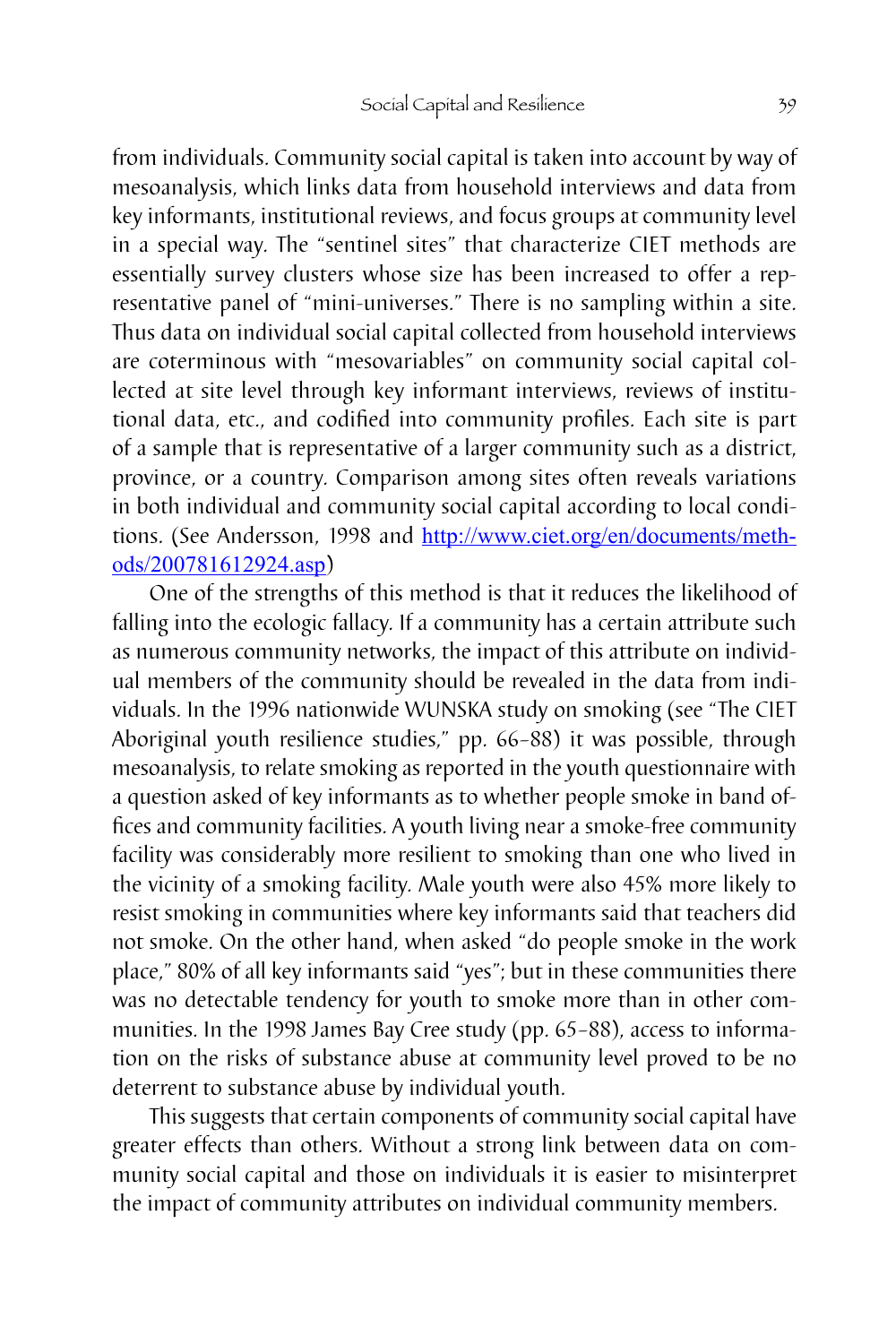## 3. How might individual Aboriginal youth social capital affect Aboriginal community resilience?

The optimum situation for an Aboriginal youth, or any youth for that matter, is to have rich personal relationships with family, friends, mentors, and community that sustain her or him in adversity and also contribute to creating a community that adapts positively to challenging circumstances. Some Aboriginal youth may not be personally very resilient, perhaps for lack of the personal social capital that connects them to the community's strengths. Others may be very resilient but be unable to contribute much to their local community's resilience; the support for their personal social capital might come from somewhere outside the local community. It is, again, through linking both individual and community indicators that researchers can arrive at a clearer understanding of how individual Aboriginal youth can contribute to their community's resilience.

## 4. How might individual Aboriginal youth social capital affect individual Aboriginal youth resilience?

The CIET Aboriginal youth resilience studies have so far discovered many instances of the influence of individual social capital on individual resilience. Having someone to confide in, to count on in times of crisis, someone to give advice and someone who makes one feel cared for — whether this was a parent or a peer — proved to be an important Aboriginal youth resilience factor. Parental care and support, parental monitoring, attitudes, and example were also clearly related to youth resilience in most of the settings studied over the 14 year period.

The importance of individual social capital was brought out most clearly in the case of peer relations. The strongest social influences on youth behaviour detected in the CIET Aboriginal youth resilience studies were peer influences, which were often negative.

Aboriginal youth, especially those living in urban environments, may be surrounded by a great deal of negative social capital. Many of their peers may be more of a hindrance than a resource for resilience. It is important for these young people to be able to draw on social capital wherever they can find it, and this may not be in the communities where they live, study, and work.

This is what makes the research tradition of Coleman so important. He located social capital specifically in the relations among persons as a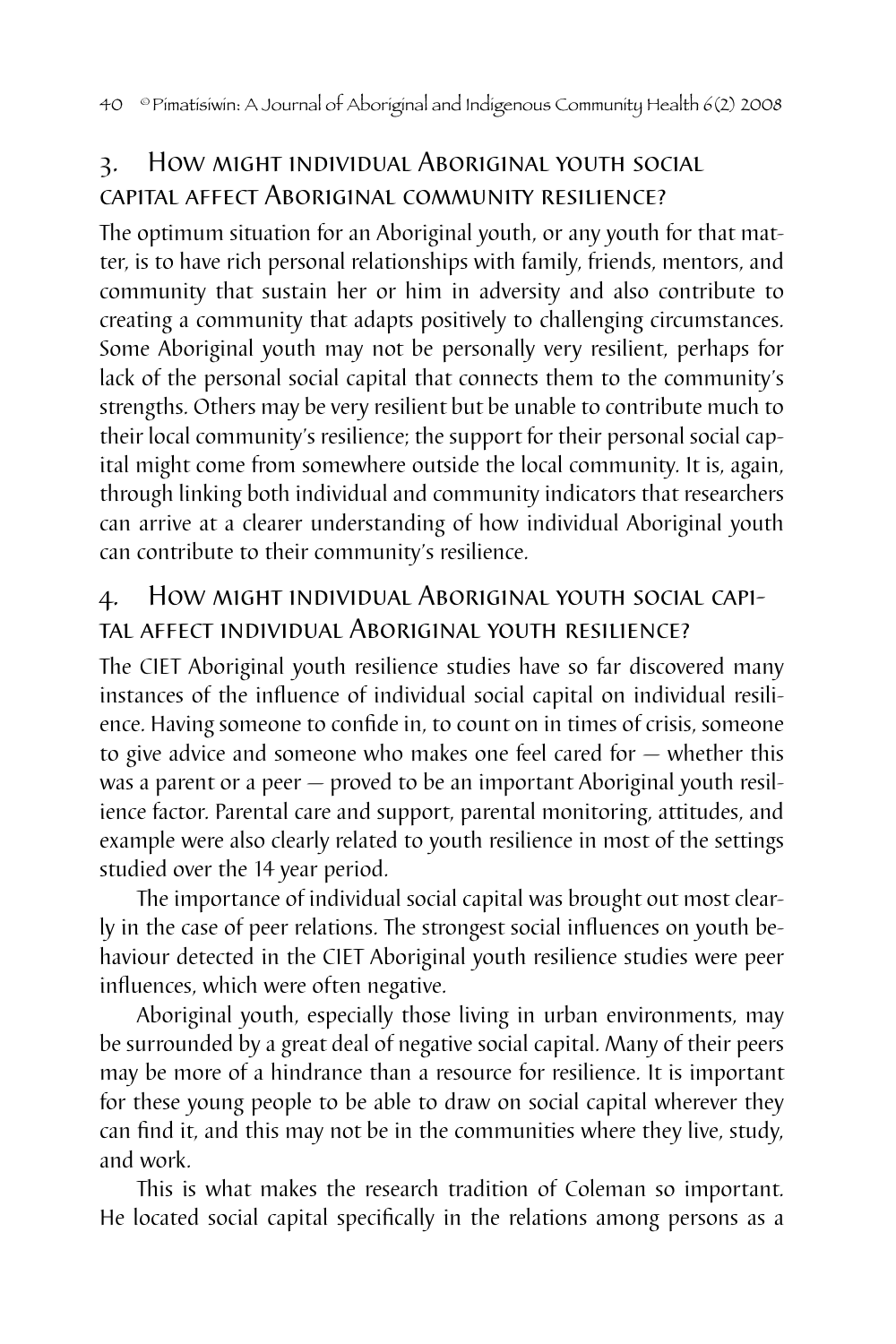resource that individuals can call upon when deciding how to behave. For youth surrounded by negative social capital, their resilience is manifested in decisions to deviate from the negative norms surrounding them. The social capital they draw upon in making such decisions may be located in the family or in some wider network that provides mentoring, role models, spiritual guidance, or some other factor. There is still a great need for further research into the underlying factors that help give a young person resilience in such circumstances.

## Conclusions

The preservation and revitalization of their ancient forms of spirituality and culture is a key concern for many Aboriginal communities. Researchers have begun to recognize the social capital potential of faith, religion, and spirituality (Candland, 2000). Indigenous research has focused on the relationship of enculturation, which includes Indigenous spirituality, to the resilience of Aboriginal people in a variety of risk situations (see "Resilience and Indigenous spirituality," pp. 47–64). Future research on spirituality as a social capital resource for Aboriginal youth resilience should take into greater account the spirituality that is embedded in the cultural traditions of separate Aboriginal groups. This requires a research approach that is fully participatory and, preferably, researchers who are themselves Aboriginal.

A large majority of Aboriginal youth in Canada live in urban areas. More research on Aboriginal social capital in urban areas is clearly needed. It may be that the components of social capital in urban areas are simply different. A study of social capital in five non-Aboriginal communities in Australia found that the two rural communities studied showed much higher levels of feelings of trust and safety, higher levels of participation in the local community, and more neighbourhood connections. The inner urban area, on the other hand, showed higher levels of social agency, or proactivity in a social context, and tolerance of diversity (Onyx and Bullen, 2000). One important area for future research is a comparison of social capital components available to rural or reservation-based Aboriginal communities and Aboriginal groups living in urban communities. Closely connected to the study of rural-urban differences regarding social capital would be research on types of social capital within culturally homogenous Indigenous groups compared with culturally heterogeneous Indigenous groups. There is also need for a greater understanding of the social capital components of pan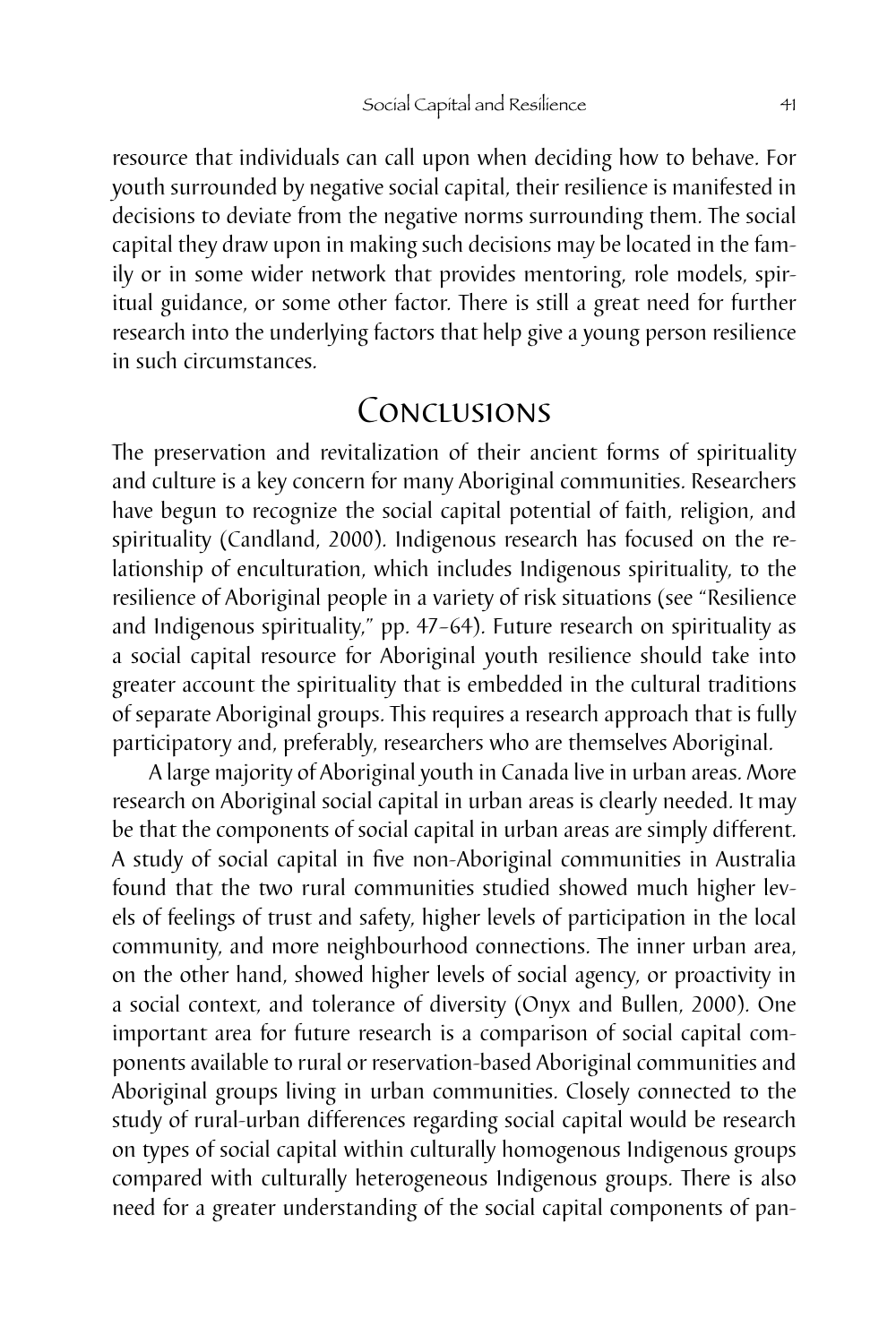Indigenous identity and culture and their relationship to resilience. All such studies should gather evidence at both individual and community levels and be able to link data from these two levels in a reliable way.

Finally, in the urban areas where Aboriginal youth tend to concentrate there might well be very little social proactivity and very low tolerance of diversity. And even in rural Aboriginal communities social capital may appear weak or unhelpful to youth in many aspects (See: "An Elder's view of community resilience," pp. 181–186). If social capital is to be a resource for youth resilience it must be accessible, not just in some ideal Aboriginal community, but in the many different real life communities where Aboriginal youth find themselves.

## **REFERENCES**

- Ajzen, I. (1985). From intentions to actions: A theory of planned behavior. In J. Kuhl, and J. Beckman, (Eds.), *Action-control: From Cognition to Behavior (*pp. 11–39). Heidelberg, Germany: Springer.
- Ajzen, I. and Fishbein, M. (1980). *Understanding Attitudes and Predicting Social Behavior*. Englewood Cliffs, NJ: Prentice-Hall.
- Andersson N. (1998). Meso analysis combining quantitative and qualitative data on public services. *Proceedings of the joint IASS/IAOS Scientific Meeting, Aguascalientes, Mexico September 1998*.
- Brown, G.W. and Harris, T.O. (1978). *Social Origins of Depression: A Study of Psychiatric Disorder in Women*. London: Tavistock.
- Candland, Christopher. (2000). Faith as social capital: Religion and community development in southern Asia. *Policy Sciences 33*:355–374.
- Chandler, M.J. and Lalonde, C. (1998). Cultural continuity as a hedge against suicide in Canada's First Nations. *Transcultural Psychiatry 35*:191–219.
- Coleman, J.S. (1987/88). The creation and destruction of social capital: Implications for the law. *Notre Dame Journal of Law, Ethics and Public Policy 3*:375–404.
- Coleman, J.S. (1988). Social capital in the creation of human capital. *American Journal of Sociology 94*(Supplement):S95–S120.
- Coleman, J.S. (1990). *Foundations of Social Theory*. Cambridge, MA: The Belknap Press of Harvard University.
- Coleman, J.S. (1994). A rational choice perspective on economic sociology. In N.J. Smelser and R. Swedenberg, (Eds.), *The Handbook of Economic Sociology*. Princeton, NJ: Princeton University Press.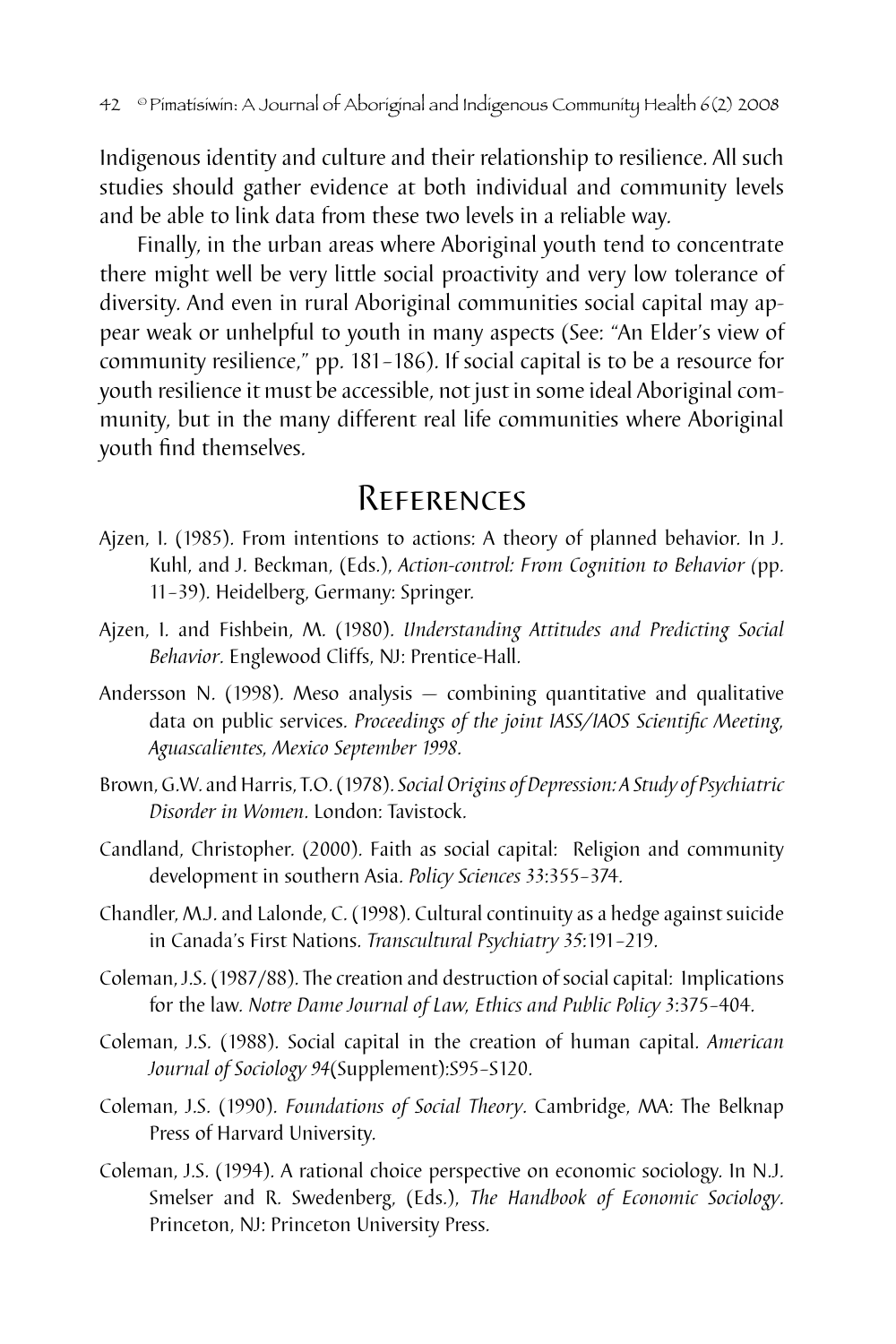- Deng, S., Lopez, V., Roosa, M.W., Ryu, E., Burrell, G.L., Tein, J., and Crowder, S. (2006). Family Processes Mediating the Relationship of Neighborhood Disadvantage to Early Adolescent Internalizing Problems. *Journal of Early Adolescence 26*: 206–231.
- De Silva, M.J., McKenzie, K., Harpham, T., and Huttly, S.R. (2005). Social capital and mental illness: A systematic review. *Journal of Epidemiology and Community Health 59*:619–627.
- De Silva, M.J., Huttly, S.R., Harpham, T., and Kenward, M.G. (2007). Social capital and mental health: A comparative analysis of four low income countries. *Social Science & Medicine 64*:5–20.
- Earls, F. and Carlson, M. (2001). Social ecology of child health and well-being. *Annual Review of Public Health 22*:143–166.
- Fergus, S. and Zimmerman, M. (2005). Adolescent resilience: A framework for understanding health development in the face of risk. *Annual Review of Public Health 26*:399–419.
- First Annual Interior of B.C. Food Sovereignty Conference. (2006). [www.foodde](http://www.fooddemocracy.org/docs/IFS_Conf06_Report.pdf)[mocracy.org/docs/IFS\\_Conf06\\_Report.pdf](http://www.fooddemocracy.org/docs/IFS_Conf06_Report.pdf)
- Grootaert, C. (1998). *Social Capital: The Missing Link?* (Social Capital Initiative Working Paper No. 3). Washington D.C.: World Bank.
- Hallett, D., Chandler, M.J., and Lalonde, C.E. (2007). Aboriginal language knowledge and youth suicide. *Cognitive Development 22*:392–399.
- Healy, S. (2006). Cultural resilience, identity and the restructuring of political power in Bolivia. Paper Submitted for the 11th Biennial Conference of the International Association for the Study of Common Property, Bali, Indonesia June 19–June 23, 2006. Available at: [http://www.indiana.edu/~iascp/bali/pa](http://www.indiana.edu/~iascp/bali/papers/Healey_susan.pdf)[pers/Healey\\_susan.pdf](http://www.indiana.edu/~iascp/bali/papers/Healey_susan.pdf)
- Henderson, S. and Whiteford, H. (2003). Social capital and mental health. *The Lancet 362*:505–506.
- Hutchison, P.J. (2006). First nation/state relationships and first nation health: An exploratory analysis of linkage social capital as a determinant of health. *Pimatisiwin: A Journal of Aboriginal and Indigenous Community Health 4*(1):105–118.
- Kawachi, I. and Berkman, L.F. (2001). Social ties and mental health. *Journal of Urban Health: Bulletin of the New York Academy of Medicine 78*(3):458–467.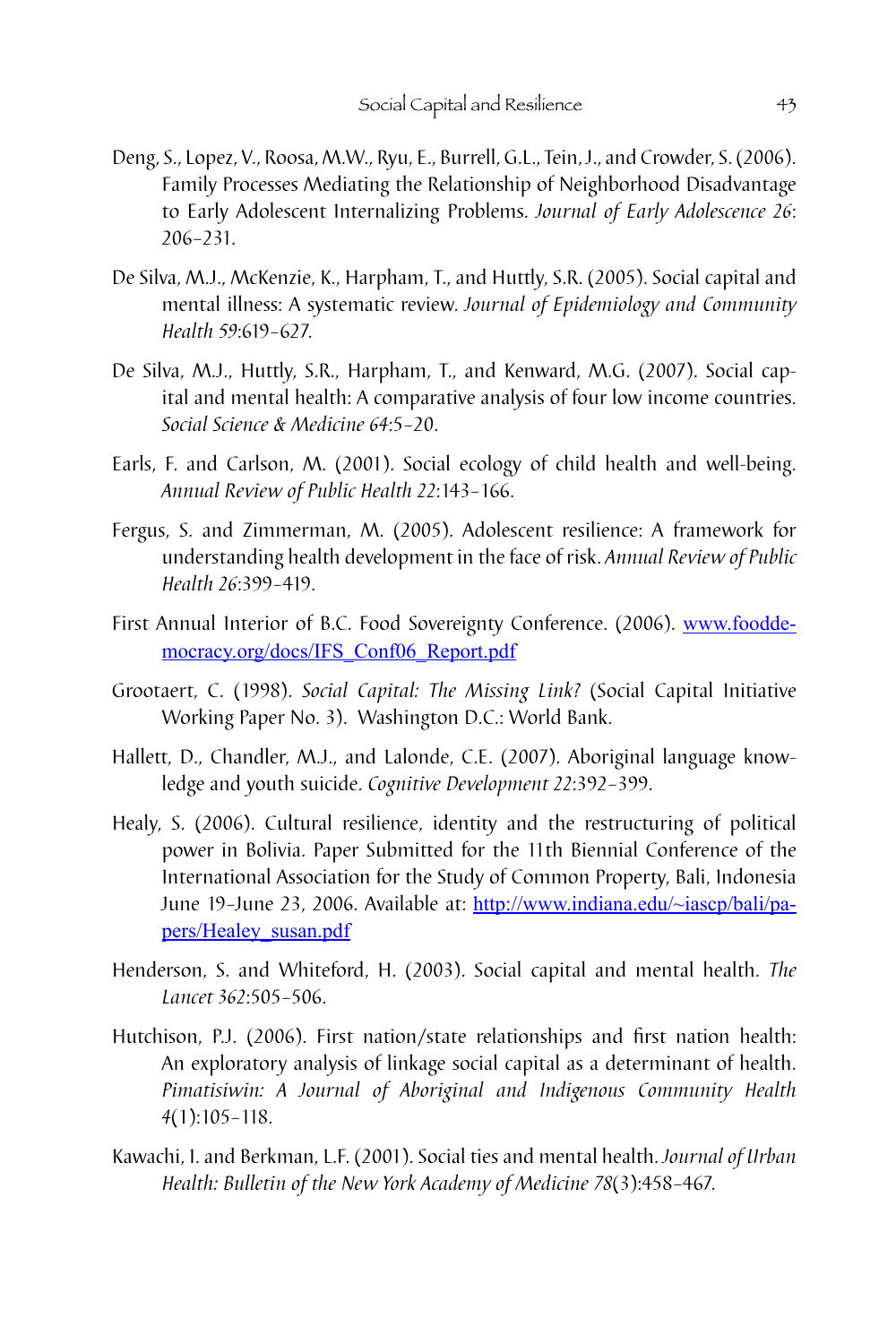- 44 © Pimatisiwin: A Journal of Aboriginal and Indigenous Community Health 6(2) 2008
- Kawachi, I., Kennedy, B.P., Lochner, K., and Prothrow-Stith, D. (1997a). Social capital, income inequality and mortality. *American Journal of Public Health 87*:1491–1498.
- Kawachi, I., Kennedy, B.P., and Lochner, K. (1997b). Long live community: Social capital as public health. *The American Prospect 35*:56–59.
- Krishna, A. and Shrader, E. (2000). Cross-cultural Measures of Social Capital: A Tool and Results from India and Panama. Social Capital Initiative Working Paper No. 21, World Bank. Available at [http://www.worldbank.org/socialdevelop](http://www.worldbank.org/socialdevelopment)[ment](http://www.worldbank.org/socialdevelopment)
- Leventhal, T. and Brooks-Gunn, J. (2000). The neighborhoods they live in: The effects of neighborhood residence on child and adolescent outcomes. *Psychological Bulletin 126*(2):309–337.
- Lofors, J and Sundquist, K. (2007). Low-linking social capital as a predictor of mental disorders: A cohort study of 4.5 million Swedes. *Social Science & Medicine 64*:21–34.
- McKenzie, K., Whitley, R., and Weich, S. (2002). Social capital and mental health. *British Journal of Psychiatry 181*:280–283.
- Mignone, J. (2003). *Social Capital in First Nations Communities: Conceptual Development and Instrument Validation*. Doctoral Dissertation, University of Manitoba.
- Mignone, J. and O'Neil, J. (2005a). Conceptual understanding of social capital in First Nations communities: An illustrative description. *Pimatisiwim: A Journal of Aboriginal and Indigenous Community Health 3*(2):7–44.
- Mignone, J. and O'Neil, J. (2005b). Social capital as a health determinant in First Nations: An exploratory study in three communities. *Journal of Aboriginal Health 2*(1):26–33.
- Mignone, J. and O'Neil, J. (2005c). Social capital and youth suicide risk factors in First Nations communities. *Canadian Journal of Public Health 96*(S1):S51–S54.
- Moore, S., Shiell, A., Hawe, P., and Haines, V.A. (2005). The privileging of communitarian ideas: Citation practices and translation of social capital into public health research. *American Journal of Public Health 95*(8):1330–1337.
- Moser, C.O.N. (1989). Community participation in urban projects in the Third World. *Progress in Planning 32*(2):21–34.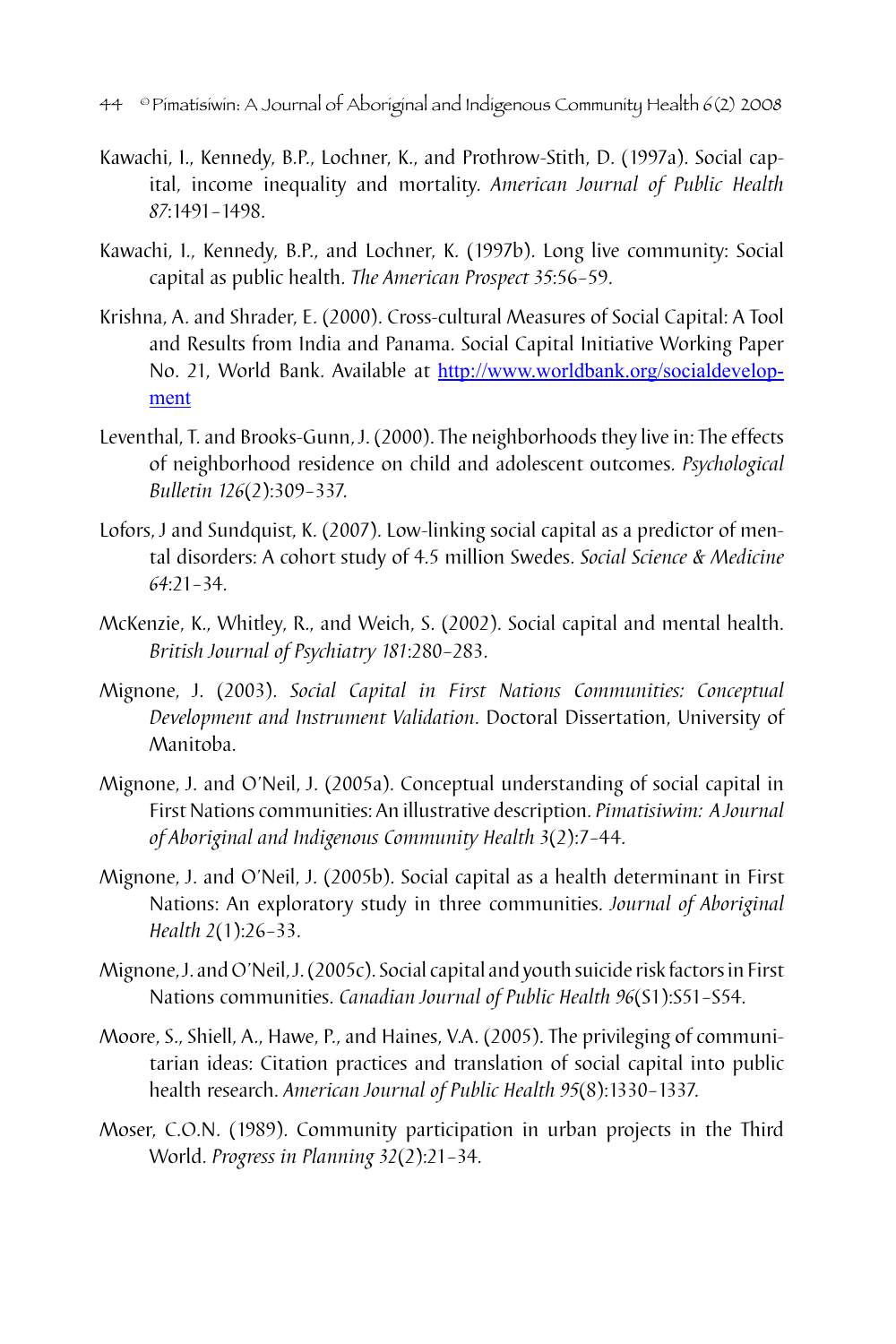- Narayan, D. and Cassidy, M.F. (2001). A dimensional approach to measuring social capital: Development and validation of a social capital inventory. *Current Sociology 49*(2):59–102.
- Onyx, J. and Bullen P. (2000). Measuring social capital in five communities. *The Journal of Applied Behavioral Science 36*(1):23–42.
- Portes, A. (1998). Social capital: Its origins and applications in modern sociology. *Annual Review of Sociology 24*:1–24.
- Putnam, R.D. (1993). *Making Democracy Work Civic Traditions in Modern Italy.* Princeton, NJ: Princeton University Press.
- Putnam, R.D. (1995). Tuning in, tuning out: The strange disappearance of social capital in America. *Political Science and Politics* December:664–668.
- Runyan, D.K., Hunter, W.M.. Socolar, R.R., Amaya-Jackson, L., English, D., Landsverk, J., Dubowitz, H., Browne, D.H., Bangdiwala, S.I., and Mathew, R.M. (1998). Children who prosper in unfavorable environments: The relationship to social capital. *Pediatrics 101*(1): 3–18.
- Rutter, M. (1998). *Antisocial Behavior by Young People*. New York: Cambridge University Press.
- Sampson, R.J., Raudenbush, S.W., and Earls, F. (1997) Neighborhoods and violent crime: A multi-level study of collective efficacy. *Science 277*(5328):918–937.
- Sampson, R.J., Morenoff, J.D., and Earls, F. (1999). Beyond social capital: Spatial dynamics of collective efficacy for children. *American Sociological Review 64*:633–660.
- Sampson, R.J. (2004) Neighbourhood and community: Collective efficacy and community safety. New Economy: 106-115. [http://www.wjh.harvard.edu/soc/fac](http://www.wjh.harvard.edu/soc/faculty/sampson/articles/2004_NewEc.pdf)[ulty/sampson/articles/2004\\_NewEc.pdf](http://www.wjh.harvard.edu/soc/faculty/sampson/articles/2004_NewEc.pdf). Accessed 13 May, 2008.
- Szreter, S. and Woolcock, M. (2004). Health by association? Social capital, social theory, and the political economy of public health. *International Journal of Epidemiology 33*:650–667.
- Whitley, R. and McKenzie, K. (2005). Social capital and psychiatry: Review of the literature. *Harvard Review of Psychiatry 13*:71–84.
- Woolcock, M. and Narayan, D. (2000). Social capital: Its implications for development theory, research, and policy. *The World Bank Research Observer 15*(2):225–49.